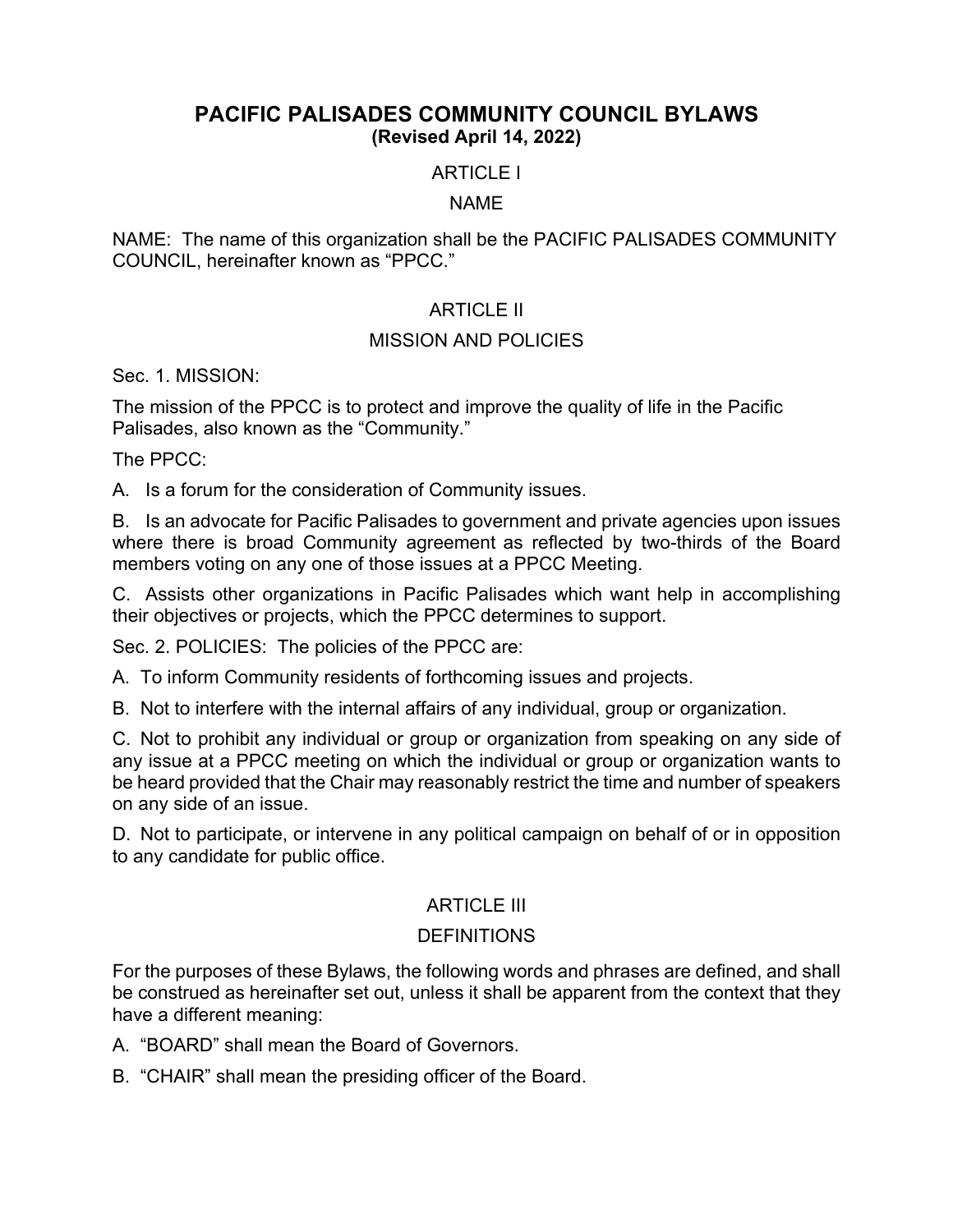- C. "ELECTED REPRESENTATIVE" shall mean a person occupying the position of Atlarge or Area Representative.
- D. "MEMBER" shall mean a voting Member of the Board as described in Article V.1.A below.
- E. "MEMBER ORGANIZATION" shall mean one of the nine Organizations Eligible to Send Representatives as specified in Appendix A attached hereto as a part of these Bylaws ("Appendix A").
- F. "ORGANIZATIONAL REPRESENTATIVE" shall mean a person appointed to represent a Member Organization pursuant to Articles V.I.A and VIII.1.A below.
- G. "PACIFIC PALISADES" shall mean that total Area delineated on the Area Maps contained on the PPCC website, www.pacpalicc.org ("Maps"), and further described in Appendix B to these Bylaws.
- H. PPCC shall mean the Pacific Palisades Community Council.
- I. "PPCC MEETING" shall mean a meeting of the Board.
- J. "RESIDENT" shall mean a person whose Principal Residence is within Pacific Palisades.
- K. "PRINCIPAL RESIDENCE" shall mean (1) voter registration address; (2) automobile registration home address, (3) the address where one normally returns after work or after a temporary absence while at school, or (4) the place where one has spent the major portion of time within the prior twelve (12) months.

# ARTICLE IV

# MEMBERSHIP

The PPCC is composed of (1) Members of the Board and (2) individuals who own real property located in, reside in, or operate a business with a street address located in Pacific Palisades.

# ARTICLE V

# BOARD OF GOVERNORS

# Sec. 1. ORGANIZATION.

- A. **The Board.** There shall be twenty-three (23) voting Members of the Board consisting of the Chair Emeritus (immediate past Chair), nine Elected Representatives, the four officers specified in Sec. 2 of this Article and the nine Member Organizations. Each Organizational Representative serves in a representative capacity for his or her respective Member Organization. The term "Member" as used herein shall refer to and include the Organizational Representative appointed by each respective Member Organization.
- B. If the immediate past Chair is unable or unwilling to serve as Chair Emeritus, this position shall be filled by the most recent past Chair willing to serve.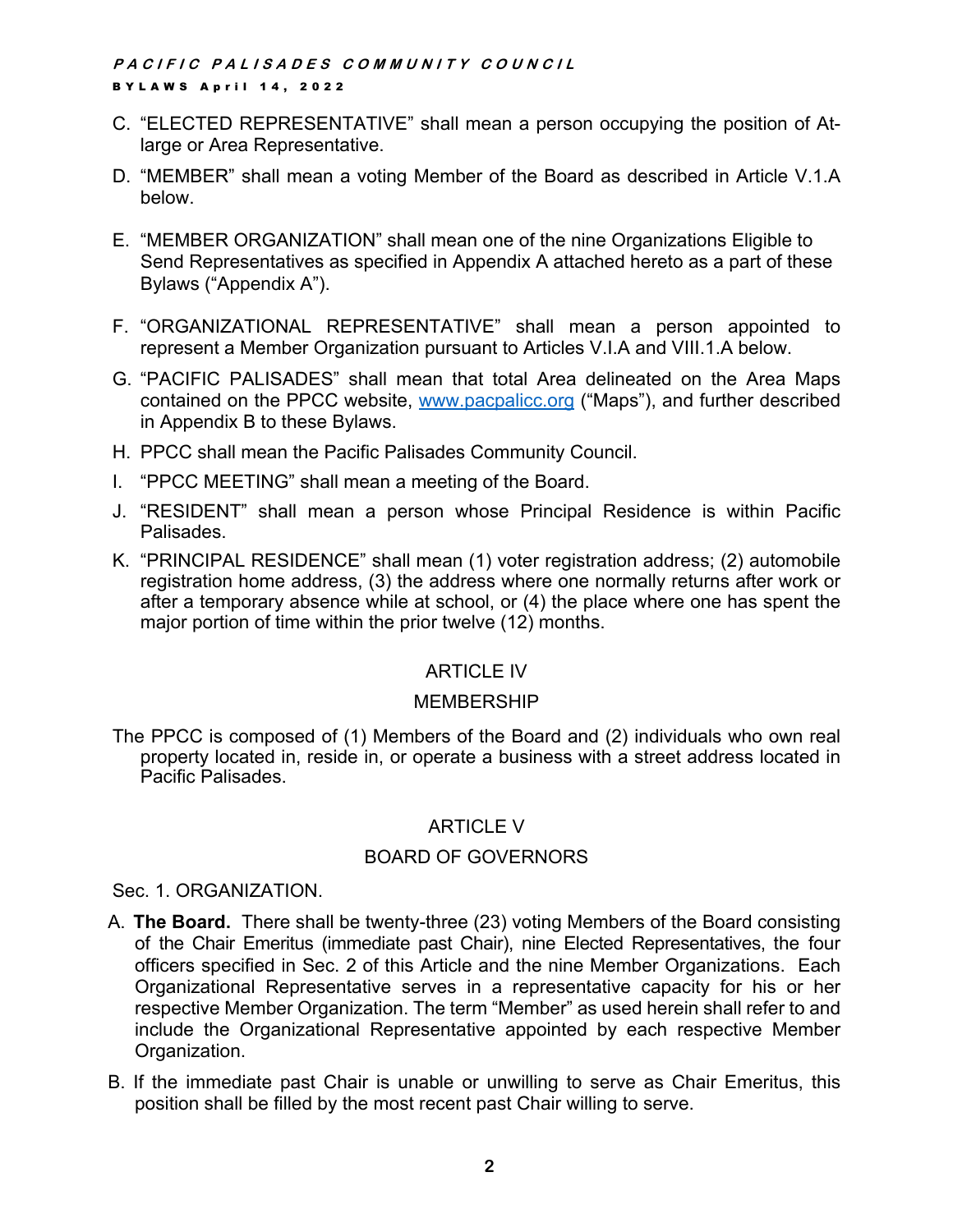- C. A first Alternate Elected or Organizational Representative (or second Alternate if the first Alternate is not available) shall serve as the voting Member of the Board at any PPCC Meeting where his or her corresponding voting Member is not present.
- D. The Chair, with the advice and consent of the Board, shall appoint a Legal Advisor or Advisors who are qualified to practice law in the State of California, provided that if no attorney is willing to serve in that capacity, the Chair may appoint any qualified attorney who is a Member of the Board to serve in that capacity. The Chair also shall appoint a Youth Advisor or Advisors and may appoint Special Advisors. Such Advisor or Advisors shall serve at the pleasure of the Chair, except that the Board may, by a motion approved by two-thirds of Board Members voting, retain an Advisor not favored by the Chair to serve at the pleasure of the Board.
- E. The Legal Advisor and any Special or Youth Advisors shall be nonvoting advisors of the Board, provided, however, that if any voting Member of the Board is appointed as a Legal Advisor, that Member shall retain the right to vote.

Sec. 2. OFFICERS. The officers of the PPCC and the Board shall consist of a Chair, a Vice-Chair, a Treasurer and a Secretary. These four officers shall be elected by the voting Members of the Board as provided in Article VII herein.

Sec. 3. EXECUTIVE COMMITTEE.

- A. The Executive Committee shall consist of the officers of the Board, the Chair Emeritus, an Elected Representative (or Alternate) and an Organizational Representative (or Alternate). The Elected and Organizational Representative members of the Committee shall be selected and appointed by a majority vote of the officers and the Chair Emeritus.
- B. This Committee, by a majority of the entire Committee, shall act for the PPCC only on matters which require immediate PPCC action that cannot otherwise be completed in the usual course of PPCC business. The Chair shall report any actions taken by the Executive Committee to the Board at the next PPCC Meeting following the action taken by the Committee.

Sec. 4. PPCC COMMITTEES.

Except as provided in Sec. 3 above, all committees shall be appointed by the Chair. There shall be a Nominating Committee, an Election Committee, a "Three Chairs" Committee and such other committees as the Chair may appoint. All appointed committees shall terminate at midnight on June 30.

Sec. 5. PUBLIC STATEMENTS.

- A. Only an officer of the PPCC or other person designated by the Board or the Chair may make official statements on behalf of the PPCC or state a Board position on an issue which is not part of a public record. This limitation does not apply to Board authorized statements or to the conduct of routine communications consistent with the functions for which the individual has been appointed or elected.
- B. Whenever a Member of the Board desires to make an oral or written statement under conditions which do not meet the specifications of Paragraph A above and that Member identifies his/her affiliation with the Board, that Member shall inform those to whom the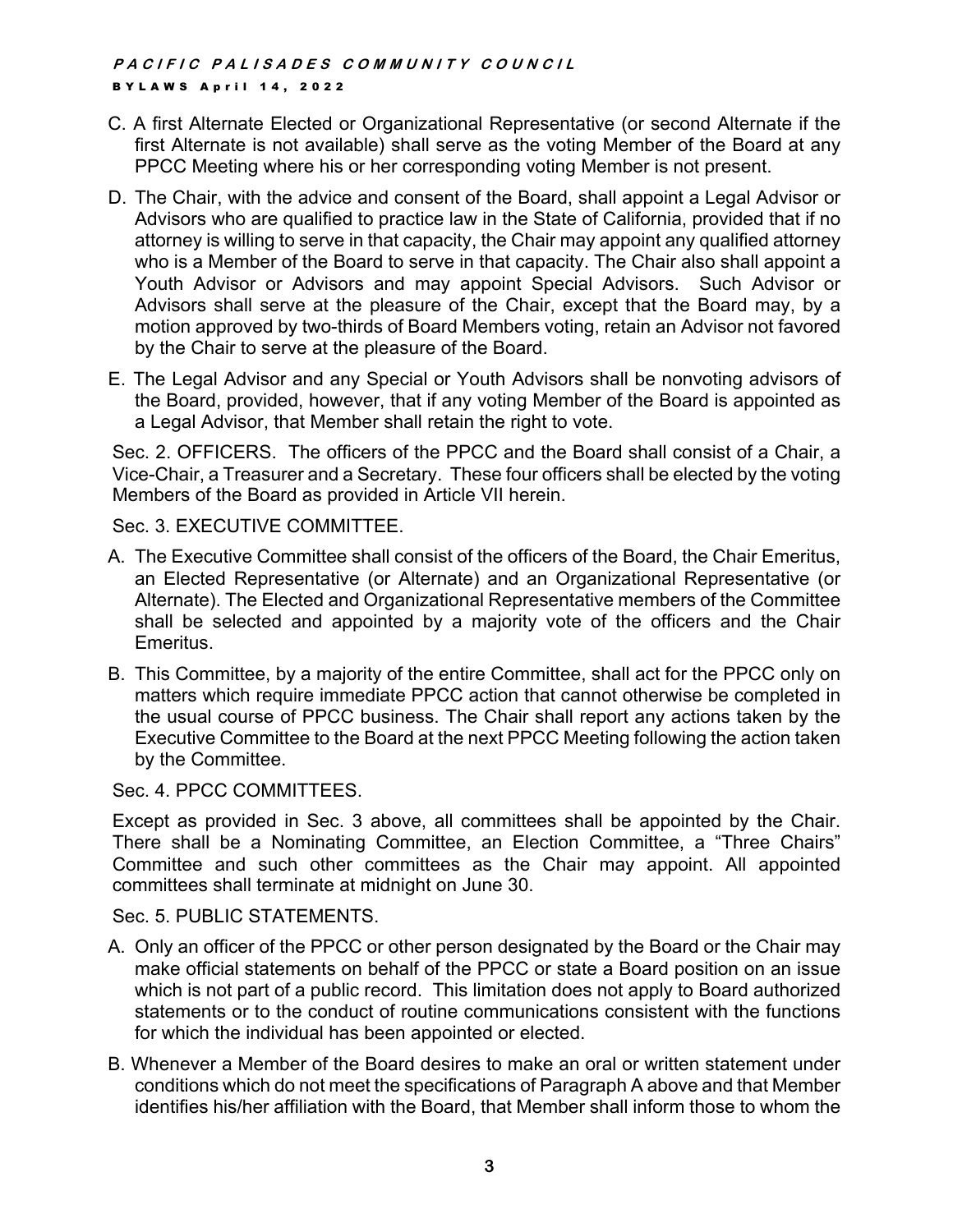statement is addressed that:

- a. He or she is not officially representing the Board on the matter being addressed, and
- b. The Board has considered the matter and taken no position, or
- c. The Board has considered the matter and is still studying the matter, or
- d. The Board has never considered the matter.
- C. No Member of the Board shall misrepresent any position or policy approved by the Board, or if the Board has not approved a position or adopted a policy on an issue, misrepresent that the Board has taken a position.
- D. No PPCC officer or the Board shall impose any restrictions upon the expression of personal opinions by any PPCC officer or Board Member, nor shall any PPCC officer or the Board impose any sanctions upon any PPCC officer or Board Member for expressing his or her own personal opinion, so long as such expression of personal opinion is in keeping with the provisions stated above and in the PPCC Standing Rules.

Sec 6. LITIGATION. The Executive Committee shall not authorize the participation of PPCC in litigation as a plaintiff or petitioner, nor authorize the settlement of litigation brought against the PPCC. Any decision concerning the participation of PPCC in litigation or the settlement of litigation shall be made by the Board either at a regular PPCC Meeting or, if a decision must be made prior to the next regular PPCC Meeting, the Chair shall call a special PPCC Meeting.

# ARTICLE VI

# DUTIES OF OFFICERS

Sec. 1. CHAIR. The Chair shall be the principal executive officer of the PPCC and shall in general supervise and control all of the business and affairs of the PPCC. When present, the Chair shall preside at all PPCC Meetings. The Chair shall appoint all committees, temporary or permanent. The Chair shall be an *ex officio* nonvoting member of all appointed committees other than the Nominating Committee, except that any current Chair who also previously served as Chair may serve as a voting member of the "Three Chairs" Committee formed pursuant to Article VIII.1.C and D of these Bylaws. The Chair shall see that all books, reports and certificates required by law are properly kept or filed. The Chair shall be one of the officers who may sign the checks or grants of the PPCC and who may approve payments from PPCC accounts. The Chair may sign, with the Secretary or any other proper officer of the PPCC authorized by the Board, any instruments that the Board has authorized to be executed, except in cases where the signing and execution thereof shall be expressly delegated by the Board or by these bylaws or by statute to some other officer or agent of the PPCC. The Chair shall perform all duties incident to the office of Chair that can generally be attributed to this role, and such other duties as may be prescribed by the Board from time to time. The person elected as Chair may adopt the title: "PPCC President," to enhance communications with elected and government officials, peer organizations and the press.

Sec. 2. VICE-CHAIR. In the absence of the Chair or in the event of the Chair's inability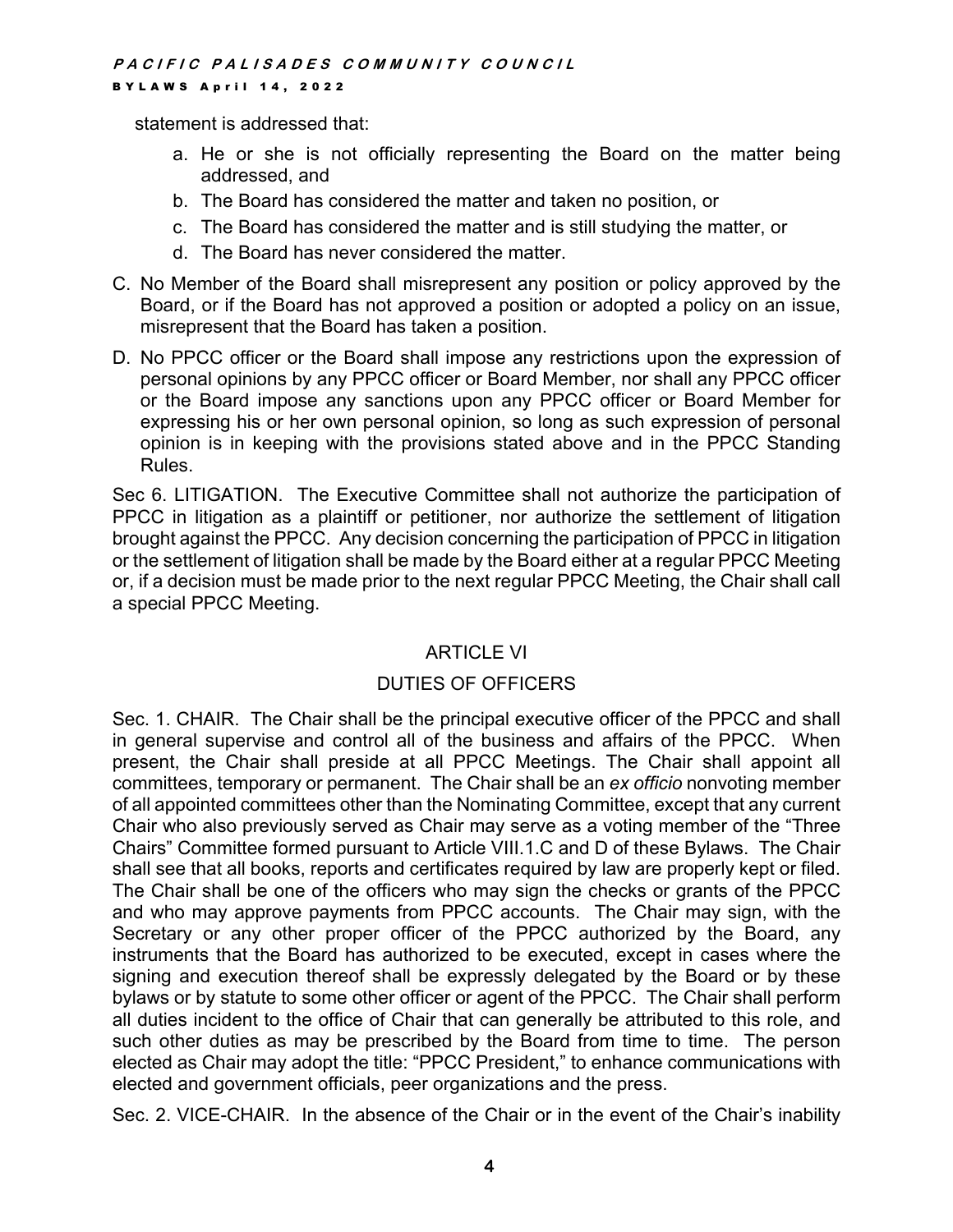or refusal to act in accordance with the Articles of Incorporation, Bylaws, or at the direction of the Board, the Vice Chair shall perform the duties of the Chair, and when so acting, shall have all the powers of and be subject to all the restrictions upon the Chair. The Vice Chair shall perform such other duties as from time to time may be assigned to the Vice Chair by the Chair or by the Board. The person elected as Vice Chair may adopt the title: "PPCC Vice President," if the person elected as Chair has adopted the title: "PPCC President."

Sec. 3. SECRETARY. The Secretary shall (a) keep the minutes of the PPCC Meetings in the appropriate books or files; (b) see that all notices are duly given in accordance with provisions of these Bylaws or as required by law; (c) be custodian of the corporate records; (d) keep a record of the street address, post office address and email address, if any, of each Board Member furnished to the Secretary by such Member; and (e) in general perform all duties incident to the office of Secretary and such other duties as from time to time may be assigned to the Secretary by the Chair or by the Board. The Secretary may be one of the officers required to sign the checks and grants of the PPCC.

Sec. 4. TREASURER. The Treasurer shall have charge and custody of all monies and other valuable effects in the name of and to the credit of the PPCC. The Treasurer shall deposit all such monies in the name of the PPCC in such banks and depositories as may be designated by the Board, but shall not be personally liable for the safekeeping of any funds or securities so deposited pursuant to the order of the Board. The Treasurer shall be one of the officers who shall sign checks or grants of the PPCC. No special fund may be set aside that shall make it unnecessary for the Treasurer to sign checks issued upon it. The Treasurer shall disburse the funds of the PPCC as may be ordered by the Board and shall render at each PPCC Meeting and at such other times as the Board may request, an account of the finances of the PPCC. The Treasurer shall provide, at the last PPCC Meeting in June, an income and expense statement for the previous 12 months and a balance sheet as of June 1. The Treasurer shall in general perform all the duties incident to the office of the Treasurer and such other duties as from time to time may be assigned to the Treasurer by the Chair or by the Board.

Sec. 5. The Board shall adopt a standing rule for check signing and reporting policies.

Sec. 6. COMPENSATION. No Board Member or officer shall for reason of his or her office be entitled to receive any salary or compensation, but nothing herein shall be construed to prevent an officer or Member of the Board from receiving any compensation from the PPCC for duties other than those performed as a Board Member or officer.

# ARTICLE VII

# ELECTION OF OFFICERS

Sec. 1. NOMINATING COMMITTEE. No later than the first PPCC Meeting in April, the Chair shall appoint a Nominating Committee of at least three Board Members, to nominate a Chair, Vice-Chair, Treasurer and Secretary, which shall meet at least once to select and approve a list of candidates. The Nominating Committee shall consist of at least one Elected Representative. No current officer shall be a member of the Nominating Committee. The Chair shall not attend any Nominating Committee meetings nor participate in any of the Nominating Committee's deliberations.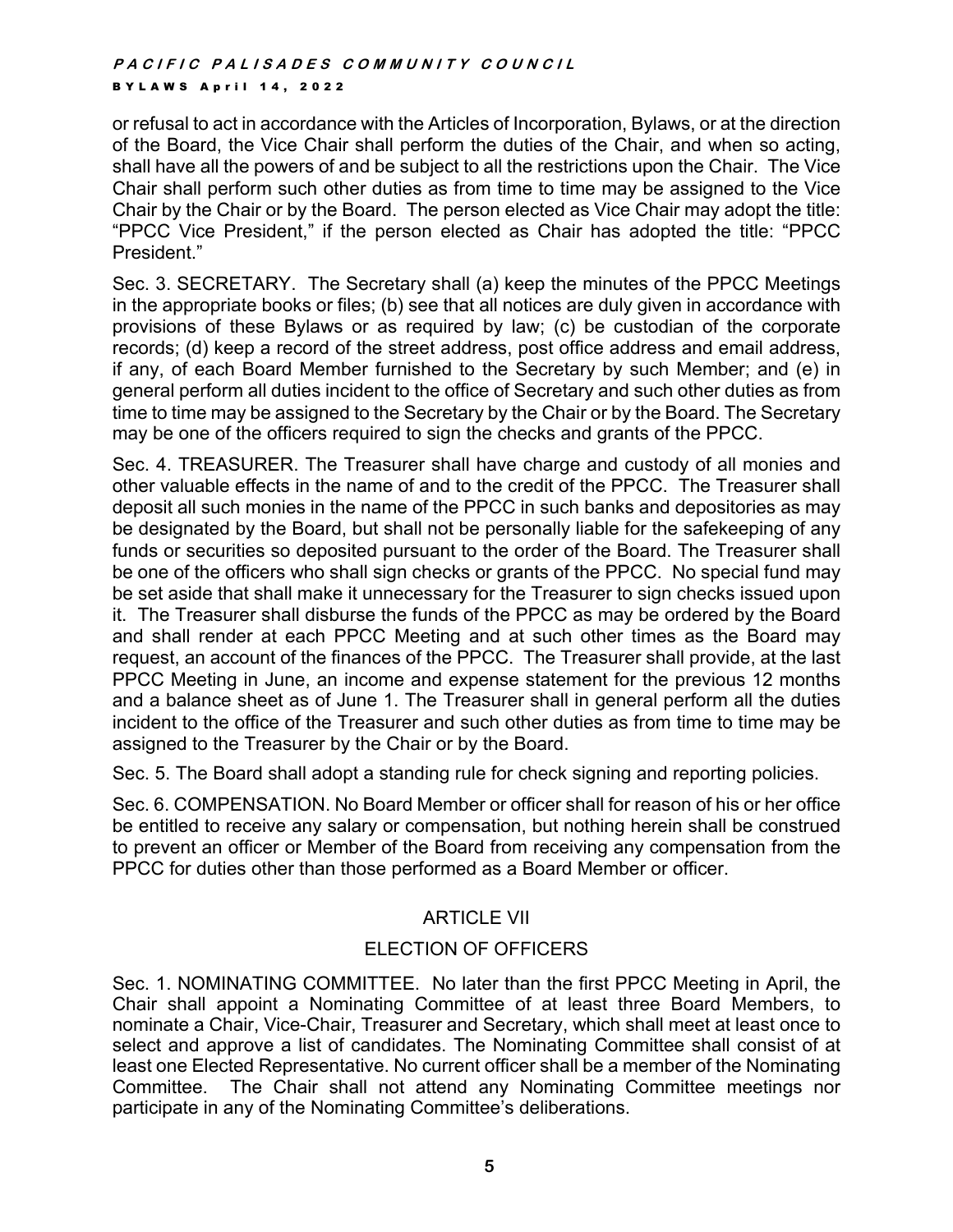Sec. 2. NOMINATIONS. The Nominating Committee shall present its list of candidates at the first regular PPCC Meeting in May of each year. Candidates for the office of Chair must be past or present Board Members. Candidates for any office must satisfy the membership requirements set forth in Article IV and shall comply with Standing Rule 9 (the Code of Conduct). In addition to the candidates submitted by the Nominating Committee, any Board Member may nominate a candidate or candidates until 15 minutes prior to the scheduled close of the second regular PPCC Meeting in May.

Sec. 3. CANDIDATES FORUM. If there are any contested offices, a candidates' forum shall be held during the first regular PPCC Meeting in June. The Chair shall consult with the nominees and the members of the Nominating and Executive Committees to determine procedures for the conduct of any forum and the contested election, consistent with Section 4 below.

Sec. 4. ELECTION. At the first regular PPCC Meeting in June of each year, after the candidates' forum (if applicable), the Board shall elect officers who shall take office on July 1 of that year.

A. If a candidate is unopposed, the Board may vote by acclamation. Otherwise, the voting shall be by written secret ballot. Election shall be by a majority of the Board Members present. Blank ballots or abstentions shall be counted as "No" votes. Two non-voting Members of the Board appointed by the Chair shall count ballots. The Chair shall ask PPCC's outside accountant to be present during the ballot counting. The numerical vote shall be announced.

B. If there are two candidates for an office and the vote is tied, the election shall be decided by a coin flip. If there are more than two candidates for an office and no one candidate received a majority vote on the first ballot, a run-off election shall be held immediately between the two candidates receiving the highest number of votes. If the vote is tied after the second ballot, the election shall be decided by a coin flip. Any coin flip required under this subsection shall be conducted publicly at said Board meeting by the Board Members appointed to count the ballots.

C. No Chair or Vice-Chair shall serve more than two consecutive one-year terms in that office.

D. At any PPCC Meeting when the Chair is absent, the presiding officer for that meeting shall be the Vice-Chair and in the absence of both the Chair and the Vice-Chair, the presiding officer for that meeting shall be the Treasurer.

E. In the event of permanent vacancy in the office of Chair, Vice-Chair, Treasurer or Secretary, the presiding officer shall nominate a replacement who shall be seated after approval by a majority of the entire Board.

# ARTICLE VIII

# SELECTION AND ELECTION OF REPRESENTATIVES

Sec. 1. REPRESENTATIVES.

A. ORGANIZATIONAL REPRESENTATIVES AND ALTERNATES. There shall be nine (9) Member Organizations as listed in Appendix A to these Bylaws, which are grouped into two categories of Member Organizations ("Category Groups"): Category Groups with multiple organizations, and Category Groups with only one organization. In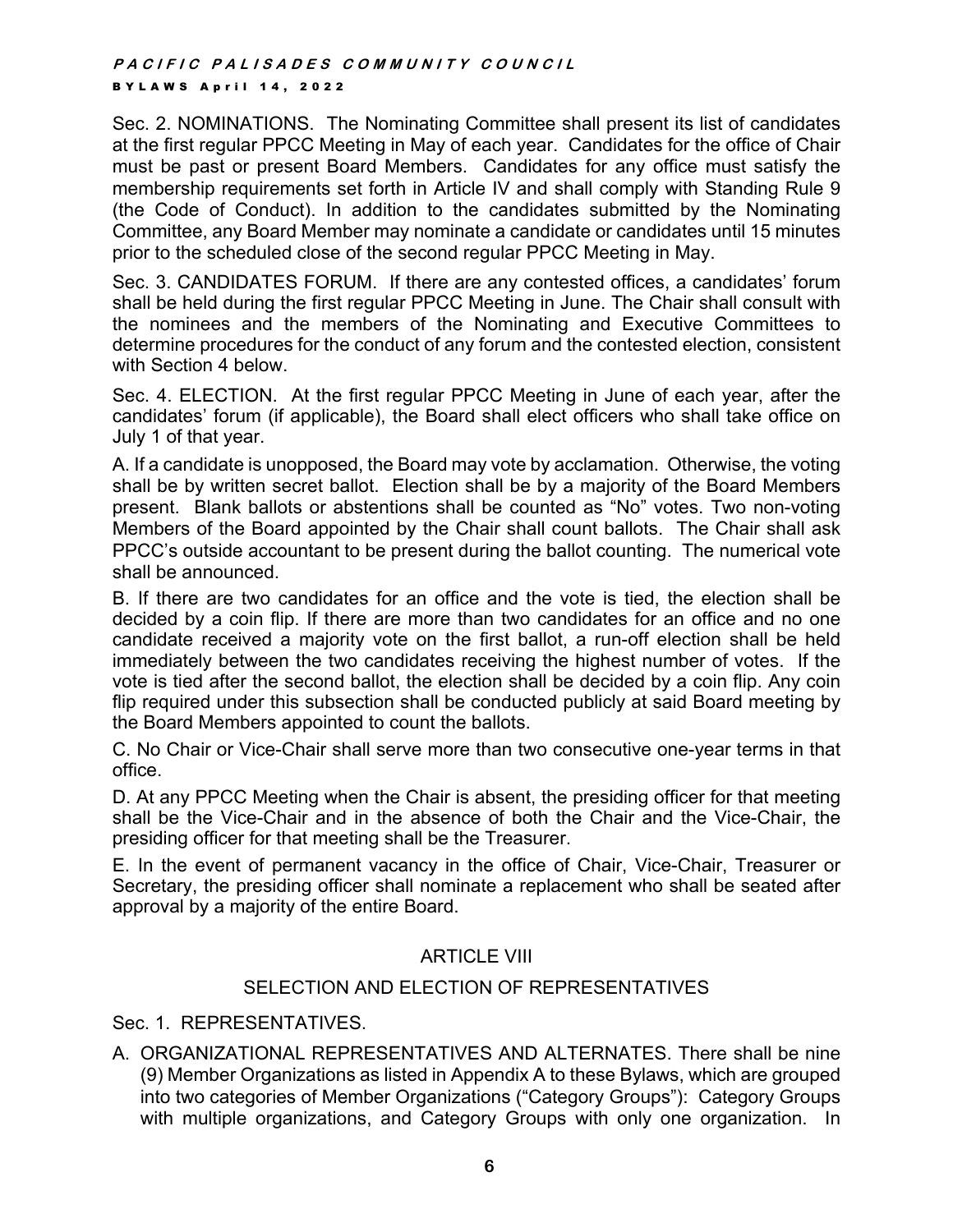Category Groups with multiple organizations, the Member Organizations and corresponding Alternate Member Organizations rotate and are determined annually as set forth below and in the "note" to Appendix A. In Category Groups with only one organization, the Member Organizations do not rotate. By August 15 of each year, the Chair, or the Chair's designee, shall give notice to all Member Organizations and Alternate Member Organizations of the requirement for written certification of the information required in Article VIII.1.A.2(3) below and for appointment of each such Organization's Organizational Representative and/or Alternate.

1. In the case of a Category Group with only one organization, that Member Organization shall comply with the requirements of Article VIII.1.A.2(1) and (3) below by September 30. Absent timely and complete compliance, that Member Organization's voting right shall be suspended until there has been compliance. Such Member Organization is entitled to appoint both an Organizational Representative and an Alternate Organizational Representative. In the case of a Category Group with two Member Organizations in which the second position is vacant, the provisions of this subparagraph A.1 shall apply to the Member Organization in that category until the vacant position is filled with a second Member Organization, at which time the provisions of subparagraph A.2 below shall apply.

- 2. In the case of a Category Group with more than one organization, the Member Organization and Alternate Member Organization shall be determined annually as set forth below and in the "note" to Appendix A.
	- (1). The Member Organization scheduled to represent the category in a given year shall appoint a person to be its Organizational Representative to the Board
	- (2). The organization scheduled to represent the category in the following year shall be the Alternate Member Organization, which shall appoint a person to be the Alternate Organizational Representative to the Board. The Alternate Organizational Representative is encouraged to attend all Board meetings and participate in Board deliberations and to vote in the absence of the Organizational Representative.
	- (3). Each Member Organization and Alternate Member Organization shall be required to submit to the Board a written certification of the name, purpose of the organization, description and number of its members (if a non-profit, the members recorded on its rolls), names of officers, nature and frequency of meetings, fees or dues required, physical address, website, e-mail address and telephone number.
	- (4). If the Member Organization or Alternate Member Organization fails to appoint a person to serve as its Organizational Representative or to submit a complete written certification as required by subsections (1), (2) and (3) above (the "Requirements") by September 15, the next organization in line shall be notified that it is eligible to become the Member Organization or Alternate Member Organization. If such organization fails to comply within two weeks with the Requirements, then the next organization in line shall be eligible to become the Member Organization or Alternate Member Organization. This process shall continue until both a Member Organization and Alternate Member Organization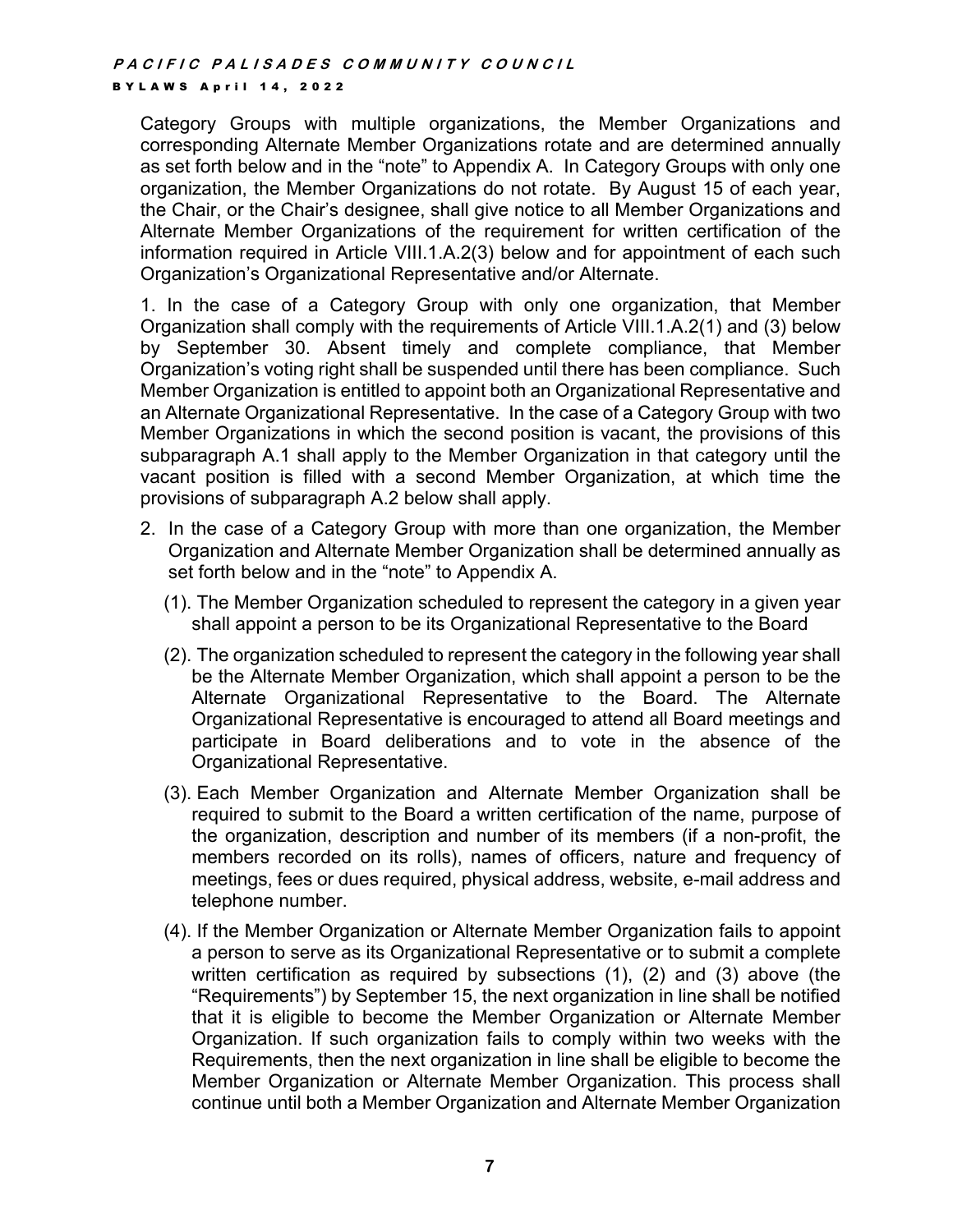have timely complied with the Requirements.

- (5). If the seat of any Member Organization becomes vacant for any reason, or if any Member Organization is removed for cause pursuant to the provisions of Article XV herein, the Alternate Member Organization shall serve the remainder of the unexpired term as the Member Organization and the next organization in line that complies within two weeks with the Requirements shall become the Alternate Member Organization. The Alternate Member Organization which has become the Member Organization shall retain the right to serve a full term in its respective position the following year if the vacancy or removal occurs after March 1. If the seat of any Alternate Member Organization becomes vacant or if any Alternate Member Organization is removed for cause, the next organization in line that complies within two weeks with the Requirements shall become the Alternate Member Organization and shall serve the same term as the corresponding Member Organization.
- 3. Each Organizational Representative and Alternate Organizational Representative shall be responsible to the Member Organization and/or Alternate Member Organization he or she represents.
- 4. Any other organization not listed in Appendix A, that believes it is not adequately represented by an organization in Appendix A, may submit to the Chair an application for inclusion in Appendix A as one of the Organizations Eligible to Send Representatives to serve on the Board. The application shall include a written certification of the information set forth in Article VIII.1.A.2(3) above. If recommended by the Chair and Executive Committee and approved by two-thirds (2/3) of the entire Board, then that organization shall be added to Appendix A.
- 5. If a Member Organization or Alternate Member Organization is removed for cause pursuant to the provisions of Article XV herein, such organization shall be entitled to reapply for inclusion in Appendix A as one of the Organizations Eligible to Send Representatives to serve on the Board no earlier than three (3) years after its removal. The procedures set forth in Article VIII.1.A.4 above shall apply to any such application.

# B. AREA REPRESENTATIVES.

- 1. One Representative shall be selected from each of the eight geographical areas shown on the Area Maps contained on the PPCC website, www.pacpalicc.org ("Maps"), and generally described in Appendix B attached hereto as part of these Bylaws. In case of conflict between the Maps and the description, the Maps will govern. The descriptions interpret the Maps.
- 2. Area Representatives shall be elected by the Residents of each area. Each candidate must be a Resident of the area in which the candidate is running for office. If elected, each Area Representative must comply with the following requirements (collectively, the "Residency Requirements"): Each Area Representative must live full time during his or her term at a residence in the area which he or she represents. Only vacations and brief sojourns outside the area are permitted. Any absence from the Area Representative's residence for longer than one month (30 days) must be noticed to the Chair and permission secured to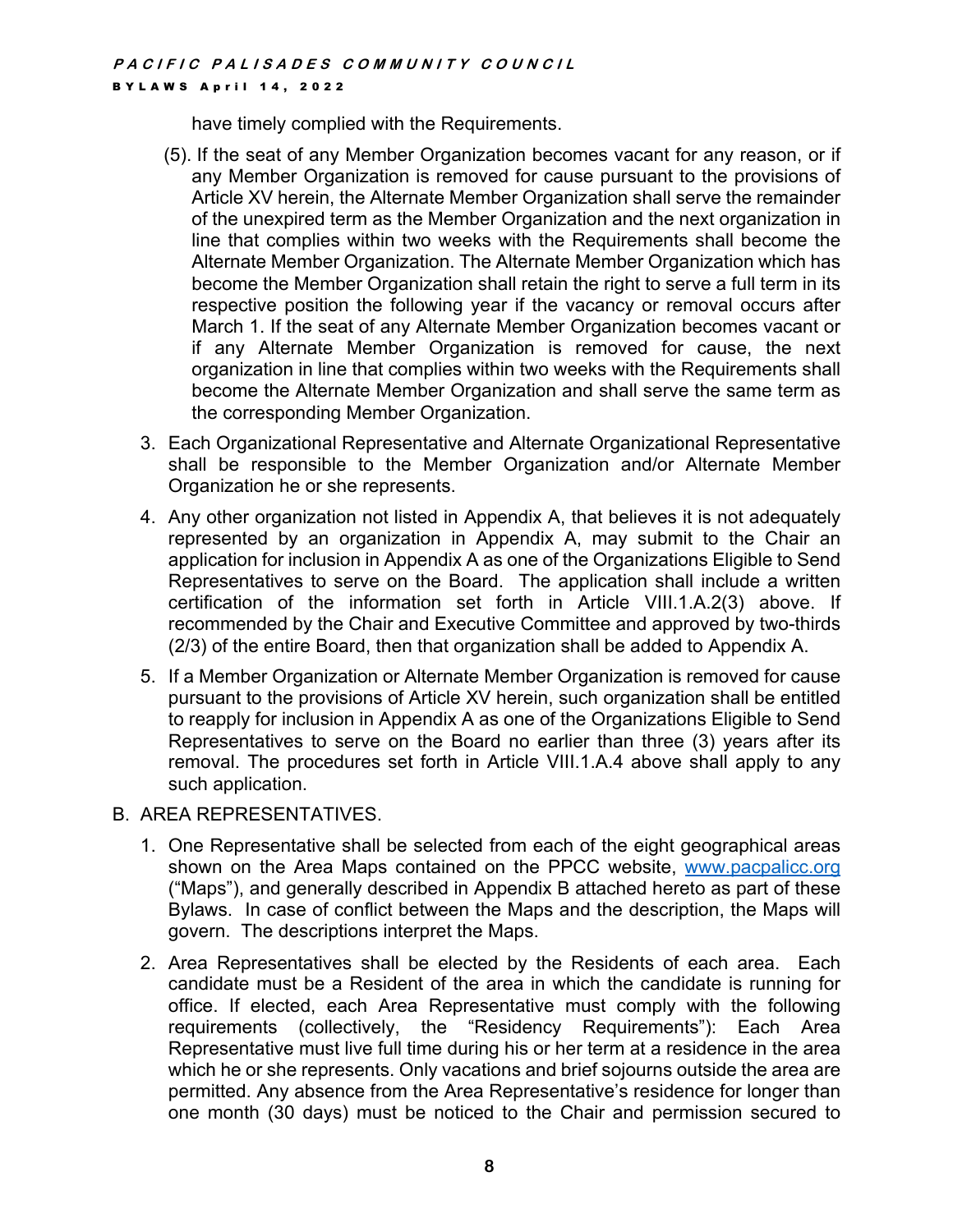maintain the position. Otherwise residing outside his or her area beyond one month (30 days) constitutes resignation. If the Executive Committee receives a report that an Area Representative is not living within the area that he or she represents, then the Area Representative must establish to the satisfaction of a majority of the Executive Committee that he or she does indeed reside in the area or has secured the approval of the Chair for an extension of time away from his or her area.

3. No later than three (3) weeks prior to the date of the July PPCC Meeting, PPCC shall make public the manner in which an individual can become a candidate. Any individual desiring to be a candidate for election or re-election shall submit his or her application in accordance with the Election Procedure set forth in Attachment A herein.

#### C. ALTERNATE AREA REPRESENTATIVES.

- 1. Following the election of Area Representatives, the Chair shall appoint a committee of three former Chairs which shall be chaired by the Chair Emeritus [most recent former Chair available to serve], and, publicize the opportunity to become an Alternate Area Representative giving not less than fifteen (15) days' notice to Residents of each area.
- 2. This "Three Chairs" Committee shall nominate a proposed Alternate Area Representative for each area with input from the Area Representative. Any candidate for Alternate Representative must be a Resident of the area in which the candidate seeks to be considered. Candidates shall submit a candidate statement as described in the Election Procedure, except there shall be no limitation on the length of such statement. The "Residency Requirements" of Article VIII.1.B.2 above also apply to each Alternate Area Representative elected pursuant to subparagraphs 3 and 4 below.
- 3. Upon election by a majority of the Board Members voting, an Alternate Area Representative shall serve as a voting Member of the Board at any Board Meeting from which the Area Representative is absent. If an Area Representative resigns or is unable to continue in office, the Alternate Representative shall become the Area Representative for the remainder of the elected term.
- 4. A second Alternate Area Representative for that Area shall be nominated by the Three Chairs Committee pursuant to the process described in subparagraph 2, above. Further details on second Alternate election and succession shall be set forth by a Standing Rule which shall provide for not less than thirty (30) days' notice to Residents of the area.

# D. AT-LARGE REPRESENTATIVE AND ALTERNATE.

- 1. One representative shall be elected from the Community at large.
- 2. Any individual who is a Resident of, owns real property in, or operates a business with a street address in Pacific Palisades is eligible for election to the office of Atlarge Representative. Further requirements if elected:

(a). If elected on the basis that the At-large Representative is a Resident of Pacific Palisades, the "Residency Requirements" of Article VIII.1.B.2 above shall also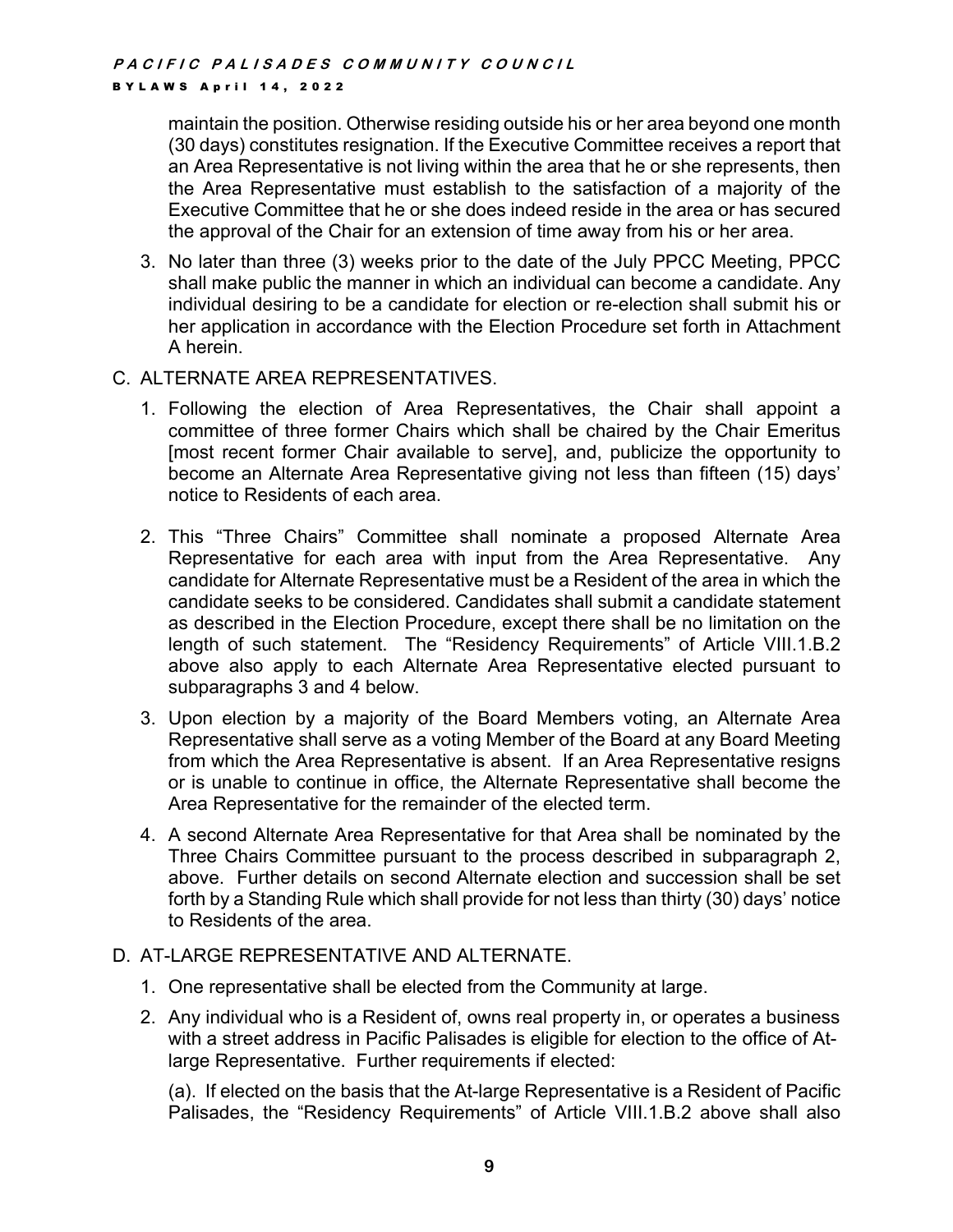apply to the At-large Representative elected pursuant to subparagraphs 3 and 4 below, except that the At-large Representative must live full time in any area of Pacific Palisades and the term "Pacific Palisades" replaces the terms "the area" or "his or her area."

(b). If elected on the basis that the At-large Representative owns real property or operates a business with a street address in Pacific Palisades, the At-large Representative must continuously own real property or operate a business with a street address in Pacific Palisades during his or her term. Only brief periods of time when an At-large Representative may not own real property or operate a business with a street address in Pacific Palisades are permitted. Any such period for longer than one month (30 days) must be noticed to the Chair and permission secured to maintain the position. Otherwise failing to own real property or operate a business in Pacific Palisades beyond one month (30 days) constitutes resignation. If the Executive Committee receives a report that an At-large Representative does not own property or operate a business in Pacific Palisades, then the At-large Representative must establish to the satisfaction of a majority of the Executive Committee that he or she does indeed own property or operate a business in Pacific Palisades or has secured the approval of the Chair for any period in which he or she does not own property or operate a business in Pacific Palisades.

- 3. No later than three (3) weeks prior to the date of the July PPCC Meeting, PPCC shall make public the manner in which an individual can become a candidate. Any individual desiring to be a candidate for election or re-election shall submit his or her application in accordance with the Election Procedure set forth in Attachment A herein.
- 4. Any individual who is a Resident of, owns real property in, or operates a business with a street address in Pacific Palisades is eligible to vote in the election of the At-large Representative. Voting shall be in accordance with the Election Procedure.
- 5. Following the election of the At-large Representative, the Chair shall appoint a committee of three former Chairs which shall be chaired by the Chair Emeritus [most recent former Chair available to serve]. Not less than fifteen (15) days' notice shall be given to individuals who are Residents of, own real property in or operate a business with a street address in Pacific Palisades. The requirements of Article VIII.1.D.2(a) and (b) above also apply to each Alternate At-large Representative elected pursuant to subparagraphs 6 and 7 below.
- 6. The "Three Chairs" Committee shall nominate a proposed Alternate At-large Representative with input from the At-large Representative. Any candidate for Alternate At-large Representative shall submit a candidate statement as described in the Election Procedure, except there shall be no limitation on the length of such statement. Upon election by a majority of the Board Members voting, an Alternate At-large Representative shall serve as a voting Member of the Board at any Board meeting from which the At-large Representative is absent and, if the At-large Representative resigns or is unable to continue in office, shall become the At-large Representative for the remainder of the elected term.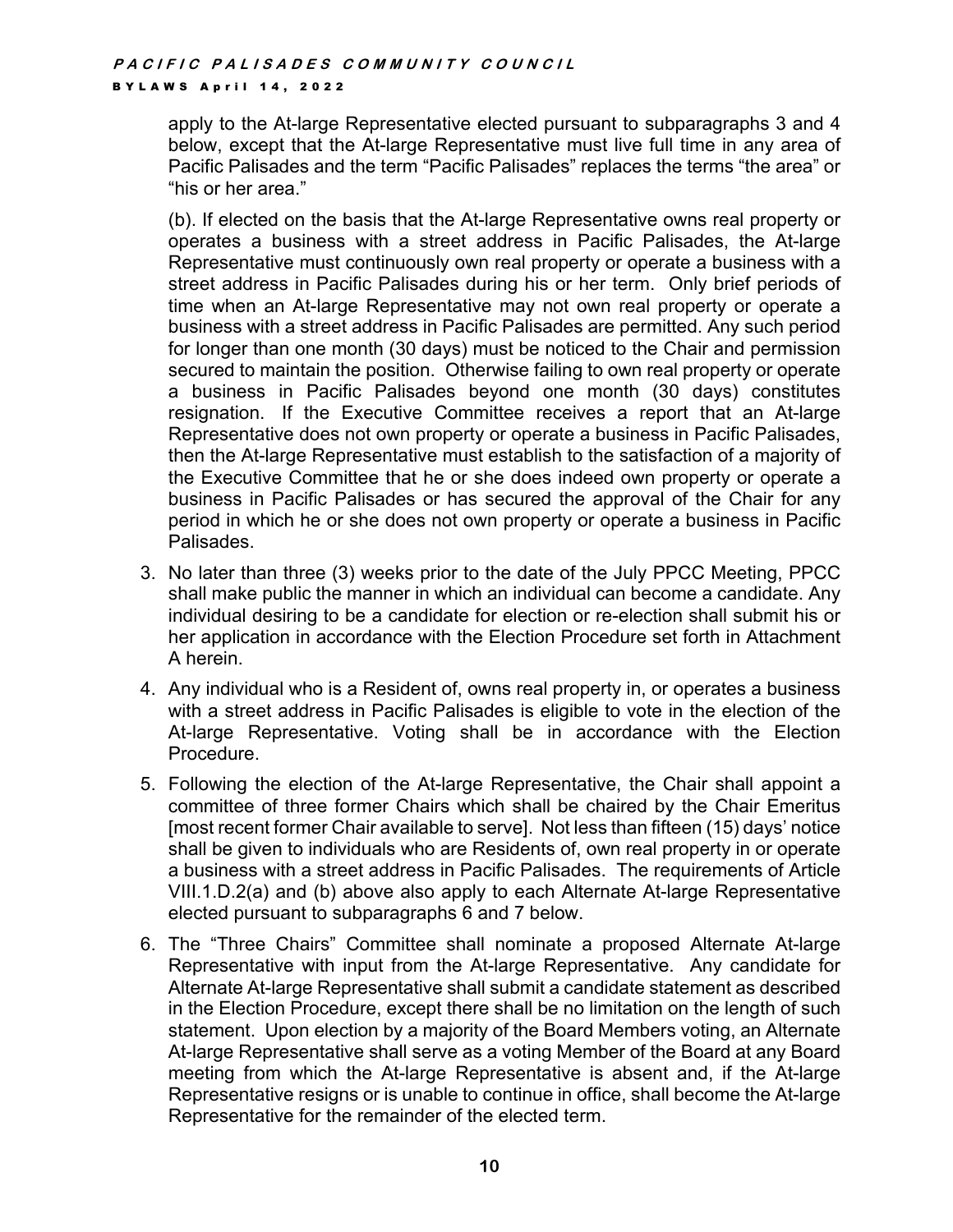7. A second Alternate At-large Representative shall be nominated by the "Three Chairs" Committee pursuant to the process described in subparagraph 6, above. Further details on second Alternate election and succession shall be set forth by a Standing Rule which shall provide for not less than thirty (30) days' notice to individuals who are Residents of, own property in or operate a business with a street address in Pacific Palisades.

#### Sec. 2. TERM OF OFFICE.

- A. **Organizational Representatives and Alternates.** Each Organizational Representative and Alternate shall serve for a term of one year in each of their positions subject to the provisions of Article VIII.1.A above, and with the term beginning at the commencement of the fiscal year (except as provided in Article VIII.1.A.2(5) above). There is no limit to the number of reappointments of an Organizational Representative and Alternate in a category represented by only one Member Organization. In the case of categories with multiple organizations, the Organizational Representatives and Alternates shall serve one-year terms corresponding with the terms of their respective Member Organizations and Alternate Member Organizations.
- B. **Elected Representatives and Alternates.** Each Elected Representative shall serve for a term of two years, with the term beginning at the commencement of the fiscal year. The term of office of their respective Alternates shall expire simultaneously with the term of the Elected Representative.

# ARTICLE IX

#### MEETINGS

#### Sec. 1. MEETINGS SHALL BE PUBLIC.

A. All PPCC Board Meetings shall be open to the public and to the press, except for confidential matters which relate to personnel issues or litigation. All Board Meetings shall be held in-person except upon a determination, by majority vote of the Executive Committee, that exigent circumstances require an alternate manner of holding the Meeting. A determination of exigent circumstances shall require a finding by the Executive Committee that for reasons not in the control of PPCC it is not feasible to hold an in-person Board Meeting for a period of at least two regular Board Meetings.

B. If the Executive Committee makes a determination of exigent circumstances pursuant to subsection 1.A above, the Executive Committee shall then decide by majority vote on an alternate electronic, digital or telephonic means of holding the Meeting, consistent with the requirement that all PPCC Board Meetings be open to the public and press. Any decision by the Executive Committee to hold a Board Meeting in a manner other than inperson shall be announced to Board Members and the public in a message distributed to the PPCC email list no later than 72 hours before the scheduled start of the Meeting, or in the case of a special Board Meeting no later than 24 hours before the scheduled start of the special Meeting. Such message shall include (a) an explanation of the Executive Committee's findings of exigent circumstances; (b) a description of the alternate manner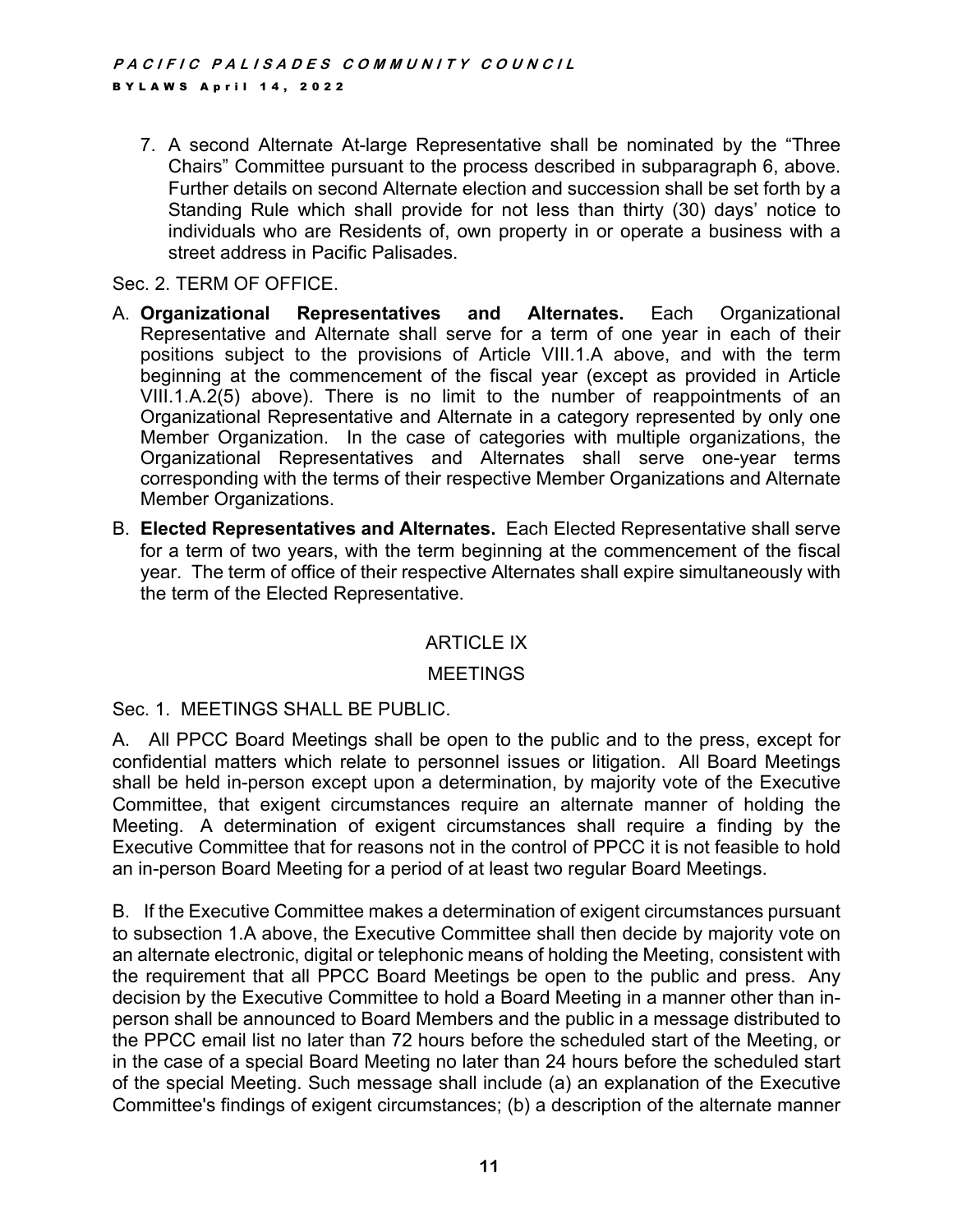in which the Meeting will be held; and (c) clear instructions on how to access and participate in the Meeting.

C. If these Bylaws require an action to be taken during an in-person Board Meeting that cannot physically be taken other than at an in-person meeting ("Required In-Person Action"), and the Executive Committee determines, pursuant to subsection 1.A above, that holding such in-person Board Meeting is infeasible, then such Required In-Person Action shall be postponed until the next time that an in-person Board meeting is held. By way of example only, a vote by secret ballot in a contested officer's election is a Required In-Person Action. Any subsequent Board action that is required by these Bylaws to follow such Required In-Person action ("Following Action") shall be postponed concomitantly. Should the postponement of the Required In-Person Action and any Following Action involve the election of PPCC officers, Area Representatives, At-large Representatives, or Alternate Area and At-large Representatives ("Elected Officers and/or Representatives"), then the current Elected Officers and/or Representatives shall remain in office until such time as the Required In-Person Action and any Following Action take place and the election of new Elected Officers and/or Representatives is completed. During a period of exigent circumstances as determined by the Executive Committee, the Executive Committee by majority vote may establish procedures for alternative means to accomplish any Required In-Person Action.

Sec. 2. SCHEDULE. The regular PPCC Meetings shall be on the second and fourth Thursdays of each month except during July, August, November and December when there shall be one regular PPCC Meeting, or when the Board has voted to cancel one or more of such meetings. During years in which the election of Area and At-large Representatives takes place, the July Meeting shall be on the fourth Thursday of the month and the August Meeting shall be on the second Thursday of the month. The Chair, or in the absence of the Chair, the Vice-Chair, may call special PPCC Meetings as the Chair or Vice-Chair deems necessary.

Sec. 3. MINUTES. Minutes of each PPCC Meeting shall be electronically available to Board Members and the public.

Sec. 4. ORDER OF BUSINESS. The Order of Business for PPCC Meetings shall be as follows, subject to the Chair's discretion to rearrange the order of agenda items:

- 1. Reading of the PPCC's Mission from the Bylaws.
- 2. Introduction of the Board and Audience.
- 3. Certification of Quorum.
- 4. Approval of the Minutes of the Previous Meeting.
- 5. Consideration of the Agenda.
- 6. Treasurer's Report.
- 7. General Public Comment
- 8. Announcements and Concerns from Board Members.
- 9. Reports of Committees.
- 10. Old Business.
- 11. New Business.
- 12. Adjournment.

Sec. 5. AGENDAS.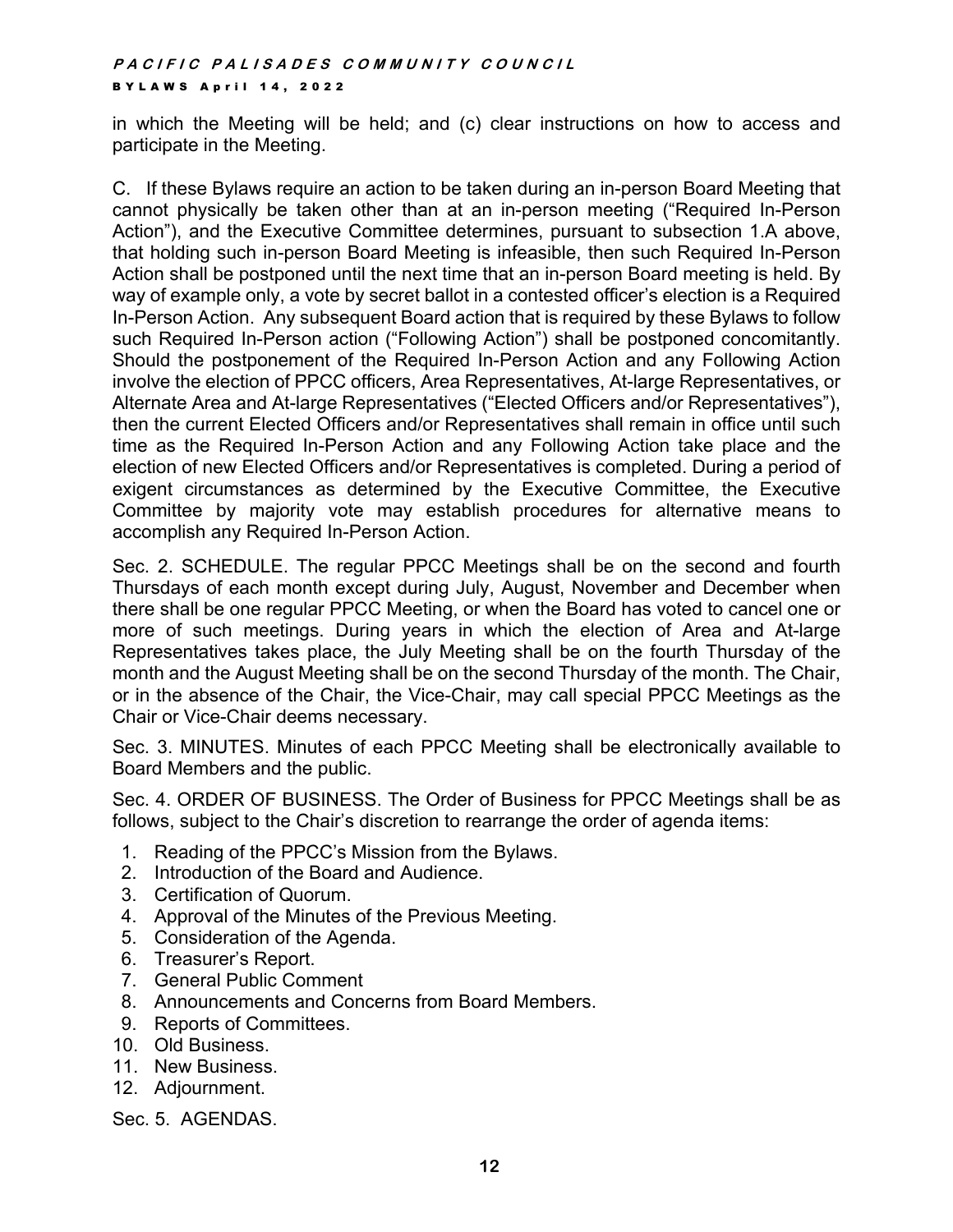- A. Any Member of the Board desiring to have an item included on the Agenda of a PPCC Meeting shall make a request to the Chair at least ten days in advance of the meeting. The Chair shall evaluate the request based upon the following three criteria:
	- a. Is the topic of concern to the Pacific Palisades community broadly?
	- b. Is the topic urgent, subject to a deadline or directly related to other pending issues?
	- c. Has the issue been previously considered by the Board?

If the Chair determines that the matter will be placed on the Agenda, the requesting Board Member shall furnish sufficient information, preferably electronically, no later than four days prior to the PPCC Meeting.

B. Distribution of Agenda. A copy of the Agenda shall be distributed to the PPCC email list at least 72 hours in advance of the PPCC Meeting except when a special PPCC Meeting is called, in which case the Agenda will be distributed 24 hours in advance of the special PPCC Meeting.

Sec. 6. SENSE OF BOARD. At the Chair's discretion, informal "sense of the Board" votes or "straw polls" may be taken during PPCC Meetings for informational purposes only.

Sec. 7. PUBLIC INPUT. Subject to the Chair's discretion to limit the total amount of time allocated on particular issues and for each individual speaker, every member of the public attending a PPCC Meeting shall have the opportunity to directly address the Board on any Agenda item. General Public Comment shall be reserved for non-Board members to speak on any item of interest to the public that is within the subject matter jurisdiction of the PPCC, provided that no action shall be taken on any item not appearing on the distributed Agenda.

# ARTICLE X

# VOTING AND QUORUM

Sec. 1. QUORUM. No formal PPCC Meeting shall be held or business conducted or votes taken in the absence of a Quorum. A Quorum shall consist of a simple majority of the entire Board.

Sec. 2. VOTING. Two-thirds of the Board Members voting shall be required to pass motions which deal with substantive and policy matters of the PPCC. A majority (more than one half) of the Board Members voting shall be required to pass motions of an administrative nature (*e.g*., approval of motions to adjourn).

A. FRACTIONS. If a vote requires a 2/3 majority to pass, and the number that equals 2/3 of those present and eligible to vote ("voters") includes a fraction equal to or greater than one-half, the result shall be rounded to the next higher whole number. If the number that equals 2/3 of those present and eligible to vote includes a fraction that is less than one-half, the result shall be rounded to the next lower whole number.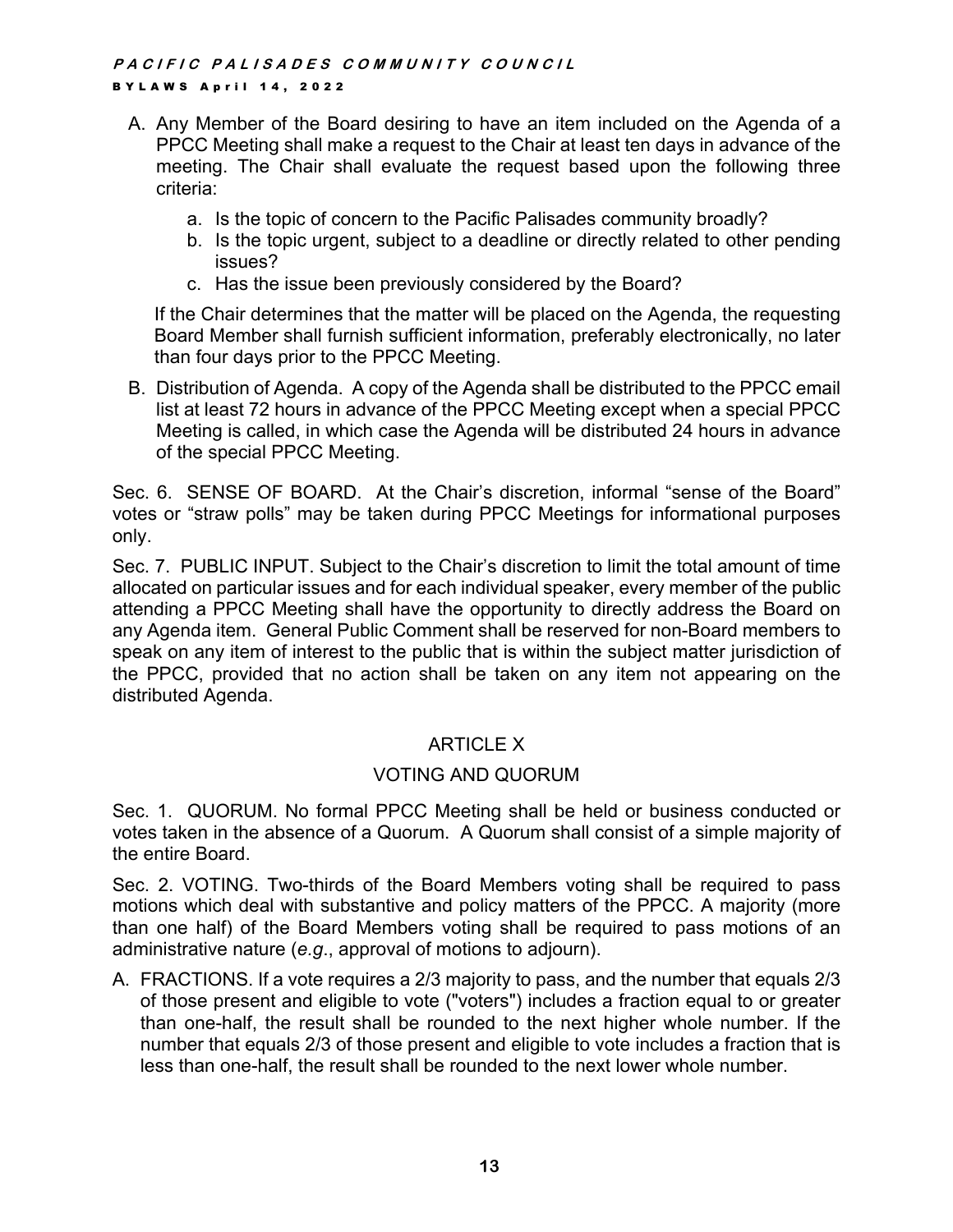| Example | Voters  |            |
|---------|---------|------------|
|         | Present | 2/3rd Vote |
|         | 23      | 15         |
|         | 22      | 15         |
|         | 21      | 14         |
|         | 20      | 13         |
|         | 19      | 13         |
|         | 18      | 12         |
|         | 17      | 11         |
|         | 16      | 11         |
|         | 15      | 10         |
|         | 14      | 9          |
|         | 13      | 9          |
|         |         |            |

# B. POSTPONEMENT.

1. After a motion (other than a motion to adjourn) has been made and seconded, any Board Member who is an Organizational Representative may, by so requesting of the Board, require a postponement of the vote on said motion until the next PPCC Meeting, provided such Organizational Representative states that he or she is requesting the postponement for the purpose of consulting with the Member Organization he or she represents. However, no vote may be postponed more than once except by approval of a majority of the Board Members present.

2. If a motion that is postponed under subsection 2.B.1 above involves a matter that requires immediate action before the next PPCC Meeting, the Chair shall conduct a straw poll to determine if there is Board consensus on the substance of the matter under consideration, notwithstanding the request for postponement under subsection 2.B.1 above. The results of any such straw poll shall be taken into account by the Executive Committee in deciding whether to act for the Board pursuant to Article V.3.B of these Bylaws.

3. Any other motion for a postponement of the vote on a motion must be approved by a majority of the Board Members present.

# Sec. 3. ATTENDANCE.

A. If a PPCC officer, the Chair Emeritus or an Elected Representative fails to attend three consecutive regular PPCC Meetings without compelling reason, as determined by the Chair or presiding officer in his or her sole discretion, such Board Member is deemed to have resigned. At the following regular PPCC Meeting, the Board Member's Alternate assumes the seat. If there is no such Alternate, the Chair or Presiding Officer shall ignore the seat when computing the quorum and tallying votes until a new Board Member is selected.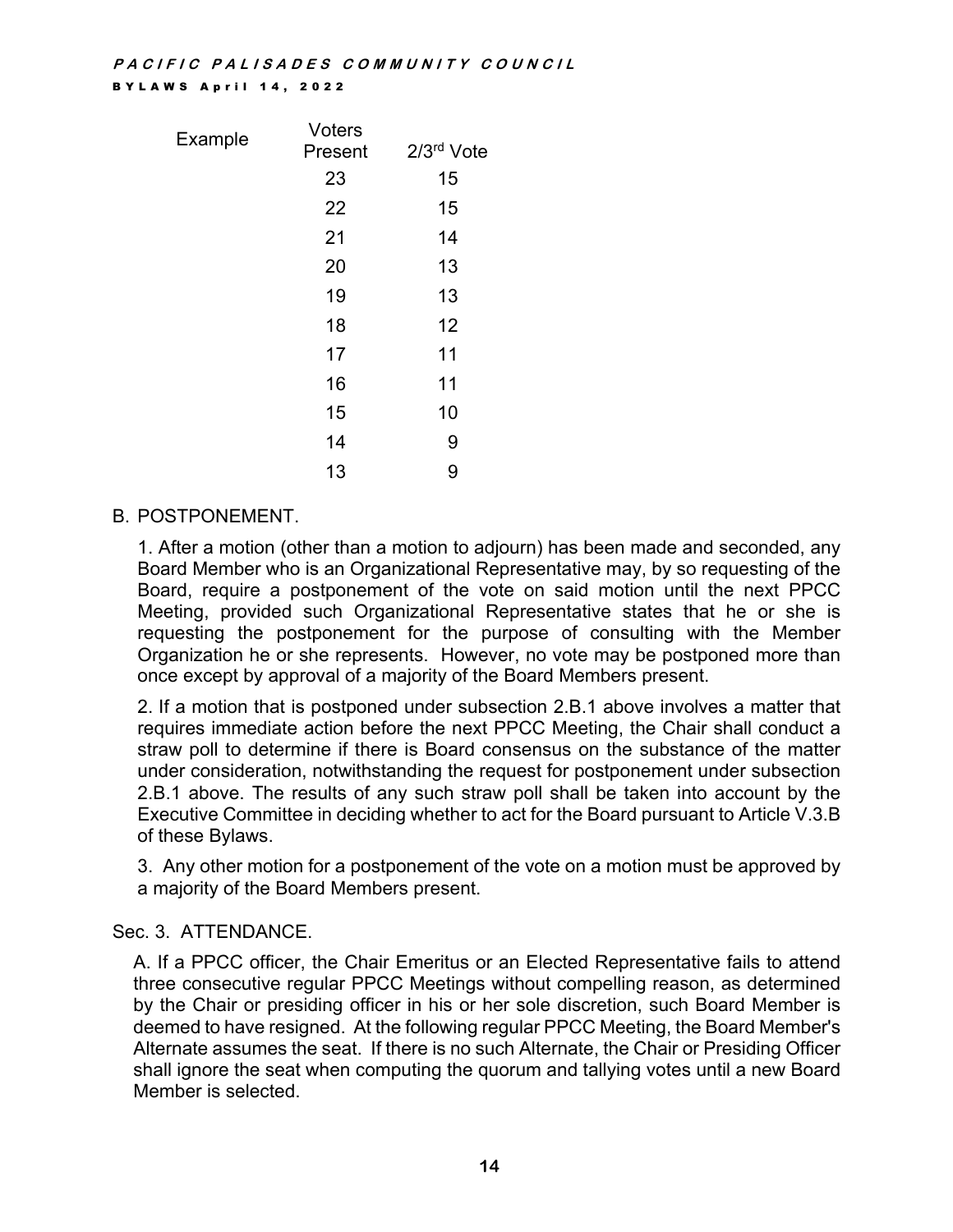B. If a Member Organization in a category represented by only one organization fails to have an Organizational Representative attend two consecutive regular PPCC Meetings without compelling reason as determined by the Chair or presiding officer in his or her sole discretion, the Member Organization shall be notified that, if no Organizational Representative attends two further consecutive PPCC Meetings without compelling reason, the Member Organization shall not be included when computing quorum nor be eligible to vote until after an Organizational Representative has attended the next two consecutive PPCC Meetings after such notification is given, and further, that if an Organizational Representative for such Member Organization fails to attend the next two consecutive PPCC Meetings, the Member Organization shall not be included when computing quorum nor be eligible to vote until the beginning of the next term. If by the beginning of the next term an Organizational Representative for such Organization has failed to attend any PPCC Meetings after notification is given as set forth herein, the seat of such Member Organization shall be declared vacant.

C. If a Member Organization in a category that contains more than one organization fails to have its Organizational Representative attend two consecutive regular PPCC Meetings without compelling reason, as determined by the Chair or presiding officer in his or her sole discretion, the Member Organization shall be notified that, if its Organizational Representative fails to attend the next regular PPCC Meeting without compelling reason, it will lose the seat and it will be placed at the end of rotation for that category, while the Alternate Member Organization next in line shall assume the seat for the remainder of the term and that organization shall also retain the Member Organization seat for its normal rotation during the following term if the vacancy occurs after March 1.

# ARTICLE XI

# FISCAL YEAR

The fiscal year of the PACIFIC PALISADES COMMUNITY COUNCIL shall commence on the first day of October each year and end on September 30 the following year

# ARTICLE XII

#### AMENDMENTS

Sec. 1. EFFECTIVE DATE: The Bylaws of the PACIFIC PALISADES COMMUNITY COUNCIL shall become effective upon the date of adoption by the Board and shall thereupon supersede all prior Bylaws.

Sec. 2. HOW AMENDED:

- A. The Bylaws may be amended, repealed or new Bylaws adopted at any regular PPCC Meeting or at any special PPCC Meeting called for that purpose. Two-thirds (2/3) of the Board Members present shall be necessary to amend or repeal any Bylaw or to adopt a new Bylaw. Abstentions shall be counted as "No" votes.
- B. No amendment or new Bylaw may be voted upon until the entire text has been distributed with the Agenda for two consecutive PPCC Meetings.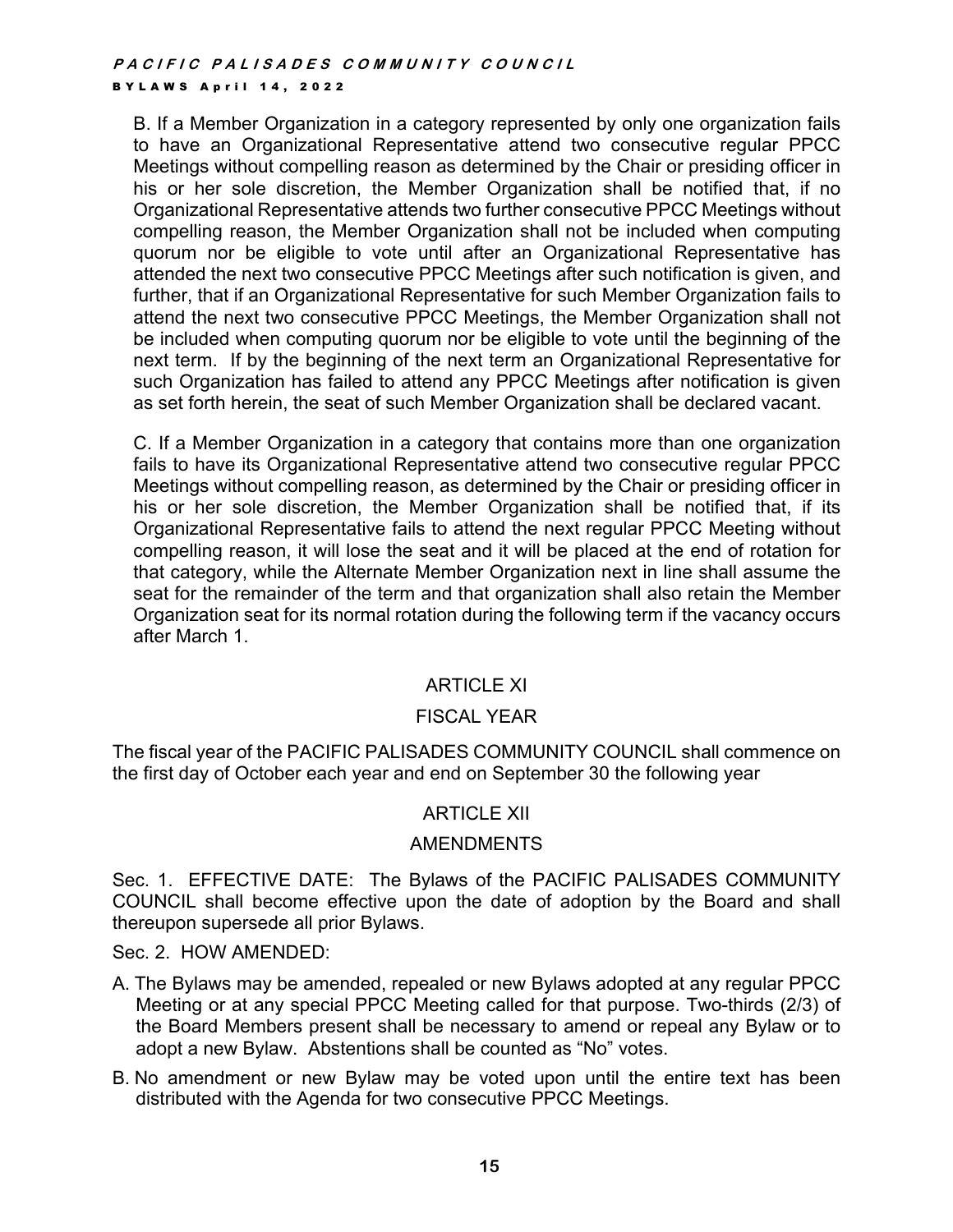Sec. 3. NO SUSPENSION: No Article of Incorporation, Bylaw or Standing Rule of the PPCC shall be suspended at any meeting.

# ARTICLE XIII

# LEGAL ADVISOR

The Legal Advisor shall:

- A. Participate in the meetings and activities of the PPCC as an *ex-officio* nonvoting member.
- B. Be an *ex-officio* nonvoting member of all committees and sub-committees.
- C. Report directly to the Chair and the term of Legal Advisor shall be identical with that of the Chair.
- D. At the request of the Chair, assist the Board in drafting resolutions, proposals of other documents of a legal nature; act as liaison between the PPCC and legislative, administrative or other bodies; and render opinions relating to legal questions of the PPCC.
- E. Be familiar with the ordinances and statutes applicable to the PPCC.
- F. Act as Parliamentarian for the PPCC.

# ARTICLE XIV

# YOUTH ADVISOR

A Youth Advisor shall represent the interests of youth in the community. The Youth Advisor may attend and participate in PPCC Meetings and may serve on a committee or committees of the Board. There shall be as many Youth Advisors as the Chair appoints. Appointment shall be subject to consent of a majority of the Board Members voting. Youth Advisors shall be Residents of or attend high school in Pacific Palisades and shall serve a one-year term subject to reappointment to additional terms.

# ARTICLE XV

# **DISCIPLINE**

Sec. 1. The term "Member" as used in this Article shall include Alternate Area and Atlarge Representatives and Alternate Member Organizations. The term "Member Organization" shall include Alternate Member Organizations.

The following persons and entities shall be subject to discipline at the discretion of the Board up to and including removal from the Board: 1) Each Member of the Board who knows or should know that such Member is violating the U.S. Constitution, these Bylaws or the Standing Rules, or is convicted of a felony while a member of the Board; and 2) subject to the provisions of subsection 3.H.2 of Attachment A to these Bylaws, each Elected Representative who knew or should have known during the campaign immediately preceding his or her election that he or she was violating Standing Rule 9 (the Code of Conduct) or subsection 3.H.1 of Attachment A to these Bylaws (collectively, "Violation"). Such discipline may include but not be limited to warnings, private and/or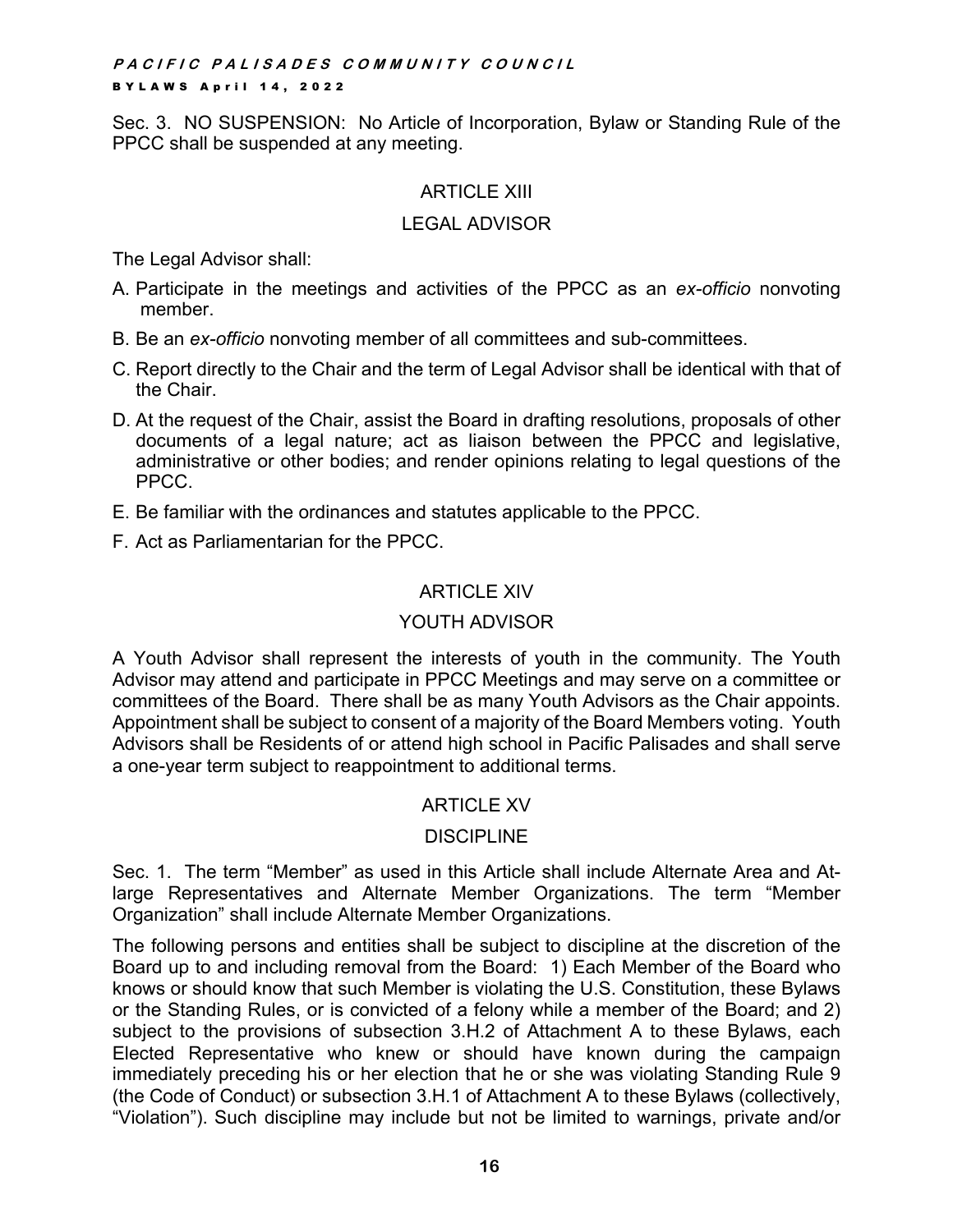public reproval. No Member of the Board shall accuse another Member of the Board of such Violation except through the process outlined in this Article. Any such accusation that is made other than through the process outlined in this Article shall be a ground for discipline under this Article.

Each Member of the Board other than a Member Organization shall be deemed to have knowledge of the Bylaws and the Standing Rules as of the date that his or her term first commences and thereafter as of the adoption of any subsequent Bylaws amendments during his or her term. Each Member Organization shall be deemed to have knowledge of the Bylaws and the Standing Rules as of the date that its Organizational Representative's term first commences, and/or as of the date such Organization was first included on the list of Organizations Eligible to Send Representatives as set forth in Appendix A, and thereafter as of the adoption of any subsequent Bylaws amendments during its term. Each Elected Representative shall also be deemed to have knowledge of Standing Rule 9 (the Code of Conduct) and subsection 3.H.1 of Attachment A as of the time of adjournment of the July PPCC Meeting at which his or her name as a candidate for Elected Representative was announced pursuant to subsection 3.D.1 of Attachment A.

Sec. 2. Any Member of the Board who becomes aware of a Violation may request an investigation into whether a Violation may have occurred ("Complaint"). The Complaint shall be in writing submitted to the Chair via personal or electronic delivery (as defined in subsection 3.E.2 of Attachment A). The Chair shall investigate the Complaint as set forth below. If the Chair is alleged to have committed the Violation or is the complainant, the Chair Emeritus (or, if the Chair Emeritus is unable to serve, the Vice-Chair) shall investigate and shall act as Chair ("Investigating Officer") on all matters relating to this action. For purposes of this Section the terms "Chair" and "Investigating Officer" shall be interchangeable. The Member who or which is alleged to have committed the Violation (the "accused Member") and the complainant shall not be members of any committees regarding the Complaint nor vote on any Board resolution on the matter.

The Chair shall interview the accused Member and may appoint an ad-hoc committee to assist in the process. If the accused Member is a Member Organization, the Chair shall interview such Organization's Organizational Representative and/or its principal officer or his or her designee (the "Participating Representative"). The Chair shall inform the accused Member of the substance of the alleged Violation and the identity of the complainant, and upon request shall promptly provide the accused Member with an unredacted copy of the Complaint. If the accused Member is an Organizational Representative, the Chair shall inform his or her respective Member Organization of the Complaint. In such event the Member Organization, represented by its Participating Representative, shall be entitled to participate in the interview with its Organizational Representative and in any other proceedings taken under this Article, subject to the provisions of Sec. 7 below.

During the pendency of any proceedings taken pursuant to this Article ("Proceedings") the accused Member and the complainant shall not communicate directly with or confront one another about the Complaint except during the Proceedings and in any informal meetings moderated by the Chair as may occur for the purpose of discussion and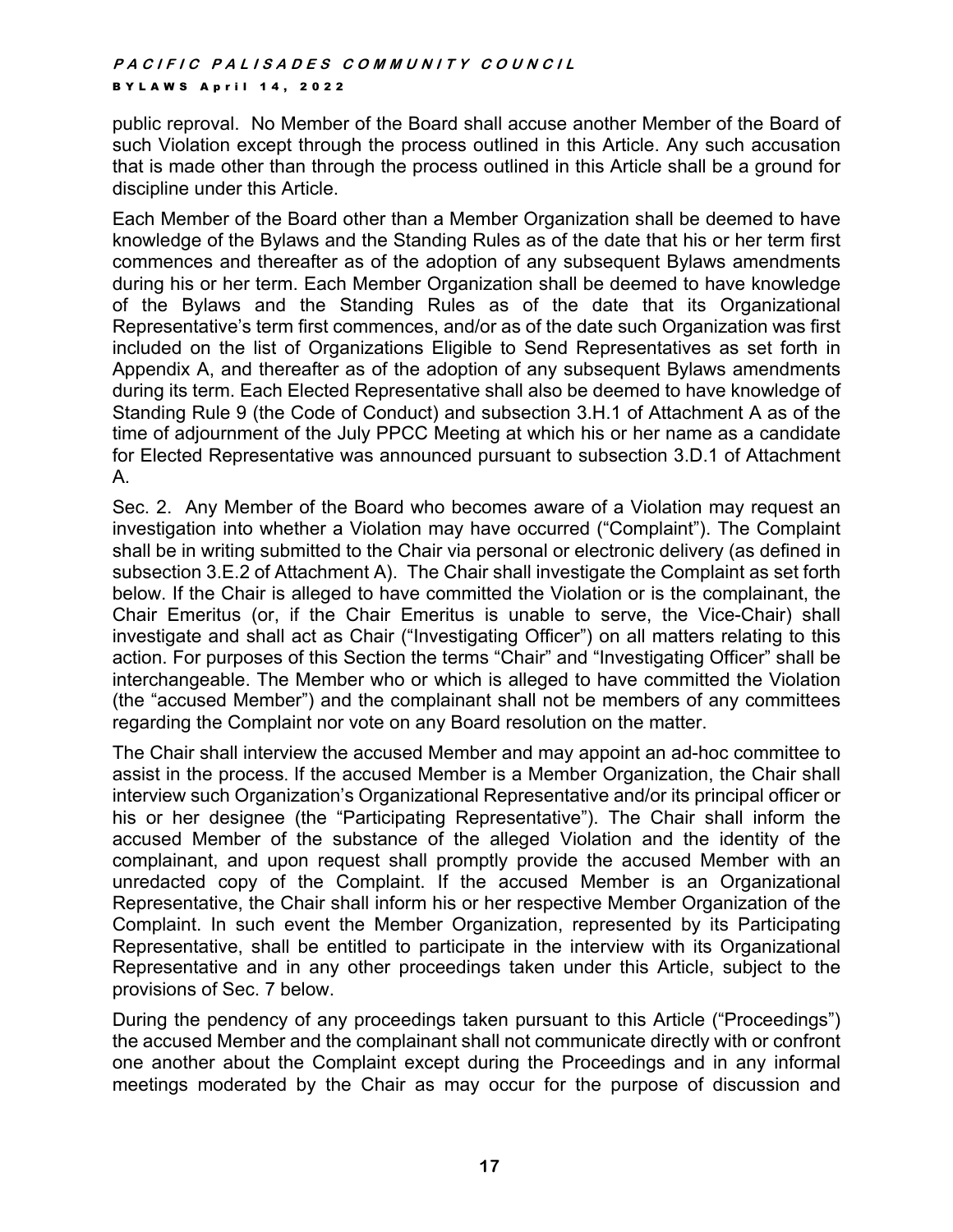mediation of issues between the two parties. Neither party shall be precluded from engaging a representative to advocate on their behalf and participate in the Proceedings.

If the accused Member admits the Violation or the conviction, the matter shall then be placed on the PPCC Meeting Agenda as a confidential matter for action in accordance with Sections 5 through 10 below.

If the accused Member denies committing the Violation or states that he or she did not know and could not have known that he or she was committing the Violation, the Chair shall appoint an Investigating Committee as set forth in Sec. 3 below.

Except as set forth in Sec. 8 below, all Proceedings under this Section, including the fact that a request for an investigation was made, the Complaint, the identities of the complainant and accused Member and the interview with the accused Member ("the Initial Proceedings"), are to be kept confidential by all persons involved in the Initial Proceedings and shall not be disclosed to any person other than in connection with the Initial Proceedings and the Proceedings taken pursuant to Sections 3 through 10 below.

Sec. 3. **Investigating Committee**. The Investigating Committee shall consist of three persons who are Board Members at the time the Committee is appointed, including one officer who shall be the Committee Chair and at least one Elected Representative. This Committee shall serve until the matter is resolved.

The Investigating Committee shall investigate the Complaint and determine whether or not there was a Violation. If it determines by a majority of the entire Committee, that there was a Violation, the Investigating Committee shall recommend to the Chair what discipline, if any, should be applied. The matter shall then be placed on the PPCC Meeting Agenda as a confidential matter for action in accordance with Sections 5 through 10 below. If the Investigating Committee determines there was no Violation that shall end the matter, except as set forth in Sec. 4 below. The accused Member and the complainant shall be advised of the determination and recommendation.

Sec. 4. **Reviewing Committee**. If either the complainant or the accused Member is dissatisfied with the determination of the Investigating Committee, the complainant or the accused Member may request a review of such determination. Any such request shall be made in writing, submitted via personal or electronic delivery (as defined in subsection 3.E.2 of Attachment A) to the Chair no later than three (3) days after being advised of the determination; if such request is not timely made the matter shall be ended. If a timely request for review is made, the matter shall then be reviewed by the Executive Committee except that no member of the Executive Committee who served on the Investigating Committee shall be part of the Reviewing Committee. In place of any such member, the Chair shall appoint another Member of the Board to participate in the review. If the Reviewing Committee determines by a majority of the entire Committee there was no Violation, that shall end the matter. If the Reviewing Committee concludes there was a Violation, it shall also recommend what discipline should be imposed and report to the Chair. The matter shall then be placed on the PPCC Meeting Agenda as a confidential matter for action in accordance with Sections 5 through 10 below. The only attendees at any such Meeting shall be Board Members who are present as voting Members at the time of the Meeting; the PPCC Legal Advisor; the complainant; the Participating Representative (if applicable); and the accused Member and such Member's chosen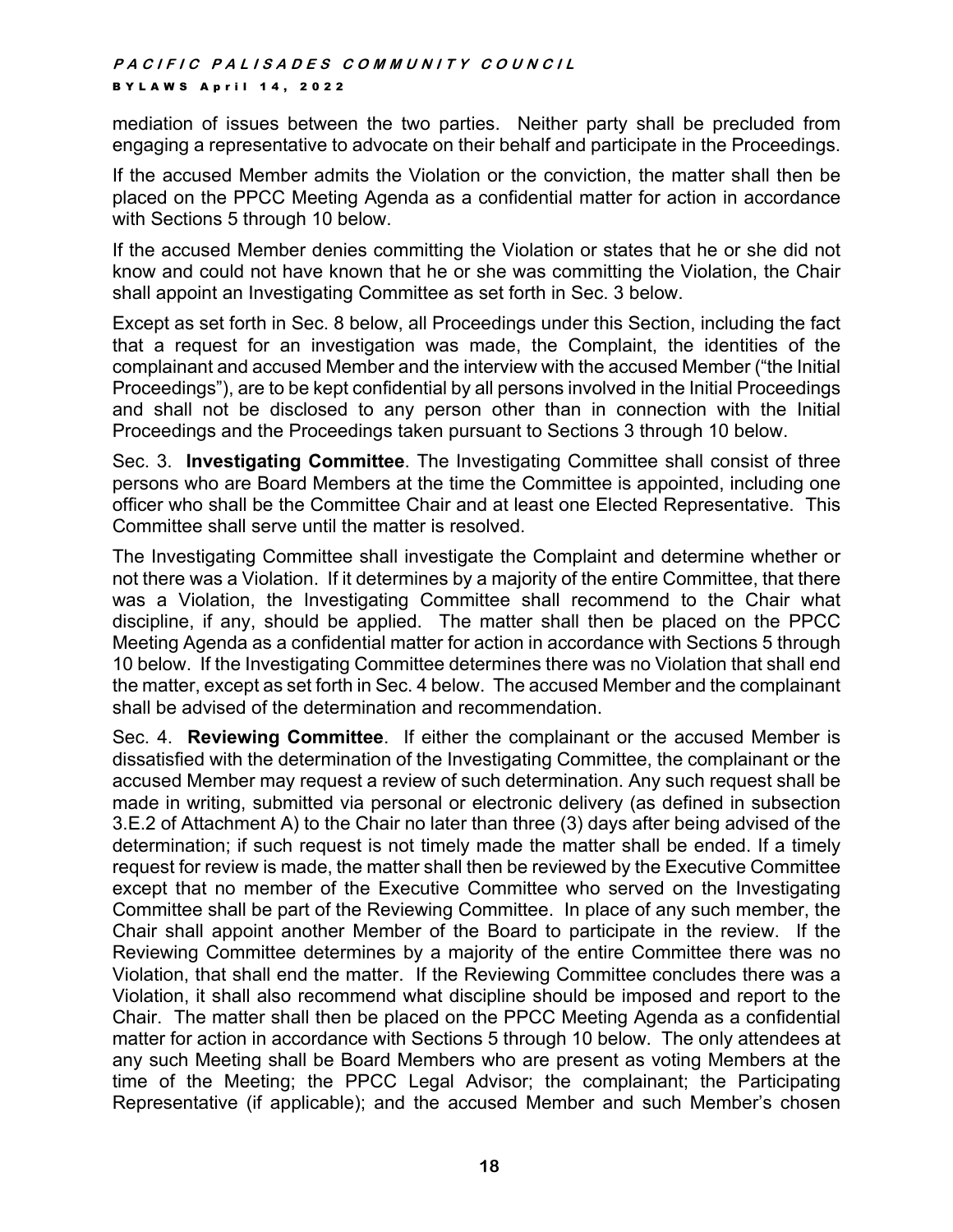representative, if any (unless excluded as set forth in Sec. 7 below). The Board shall be advised at such meeting of the determination of the Investigating Committee and the Reviewing Committee.

Sec. 5. **Proceedings Confidential.** The Initial Proceedings and all Proceedings of the Investigating Committee, the Reviewing Committee and the Board relating to the Complaint shall be kept confidential, except 1) as set forth in Sec. 8 below; and 2) if twothirds (2/3) of the Board Members present decide that the discipline shall be made public, the Chair shall announce the result of the Board action in an open PPCC Meeting. In deciding whether the discipline shall be made public, the Board may take into account any resignation that is tendered

Sec. 6. **Board Determination.** All voting shall be done by secret written ballot with a twothirds (2/3) vote of the Board Members present and qualified to vote required to determine if there has been a Violation. Blank ballots or abstentions shall be counted as "No" votes. The person who is the then-current Secretary shall count the votes on the ballots, announce the vote and retain the ballots for one year, except if that person is the accused Member or the complainant, in which case these duties shall be performed by the Chair.

The determination of whether there shall be any sanction, and if so, what that sanction shall be is to be determined by the same voting procedure.

Sec. 7. Any accused Member has the right to be present and to make a statement at all meetings of the Committees and the Board in which the accused Member's case is at issue, but at the discretion of either the Committees or the Board, as determined by a vote of two-thirds (2/3) of the Board Members present and qualified to vote, the accused Member (and any Participating Representative, if applicable) shall be excluded during any Proceedings in which the Committees or Board Members are deliberating and voting on the action to be taken. The accused Member shall be given notice at least 72 hours prior to any such meeting.

Sec. 8. No Board Member nor any Participating Representative shall disclose to any person who did not participate in the Proceedings or vote, any of the Proceedings except anything that was announced publicly by the Board. Any violation of confidentiality by a Board Member as required herein shall be a ground for discipline under this Article. Notwithstanding the foregoing, the accused Member shall be released from any requirement to maintain confidentiality under this Article if a Board Member or any other person makes any disclosure prohibited under this Article, or if the substance or existence of the Complaint becomes public by any means during the pendency of any of the Proceedings.

Sec. 9. The Chair may consult with the PPCC Legal Advisor pertaining to any of the Proceedings. Upon request, any and all such communications shall be disclosed to the complainant, to the accused Member, to any Participating Representative, to all members of Committees formed pursuant to this Article, and to the Board if Board action is required, but shall otherwise be kept confidential by all participants in any of the Proceedings except as set forth in Sec. 8 above.

Sec. 10. **Member Organizations**. Any Organizational Representative or Alternate Organizational Representative who is removed from the Board for a Violation pursuant to this Article shall be promptly replaced by the applicable Member Organization, unless the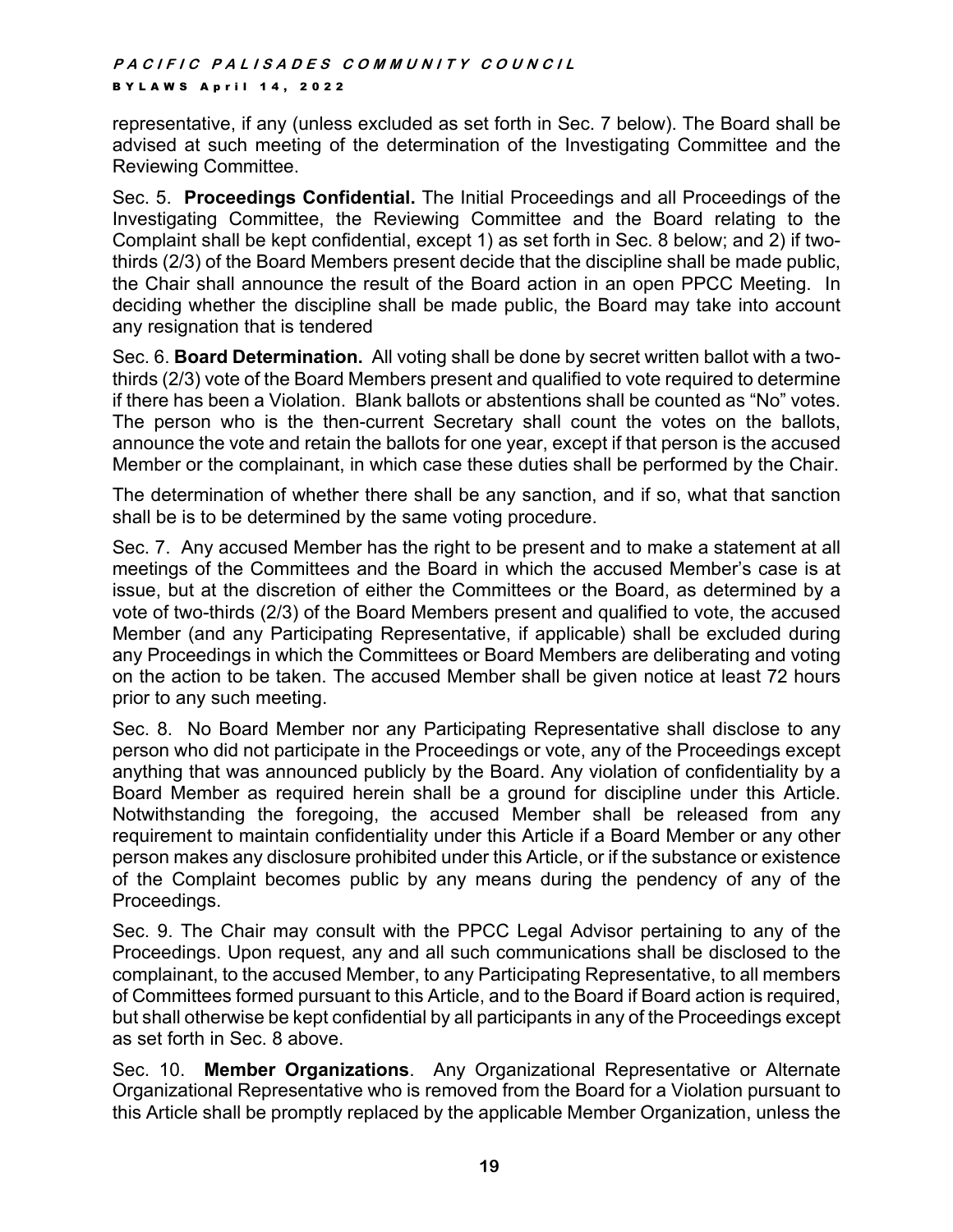Member Organization is also removed pursuant to this Article. Subject to the procedures set forth herein, a Member Organization may be removed for cause from the Board and from the list in Appendix A upon a two-thirds (2/3) vote of Members present at a regularly scheduled PPCC Meeting. For purposes of this subsection, "for cause" shall mean: (a) violating the U.S. Constitution, these Bylaws or the Standing Rules, or being convicted of a felony while a Member of the Board; or (b) authorizing any action by an Organizational Representative or Alternate Organizational Representative for such Organization that results in such Representative's removal from the Board pursuant to this Article.

Sec. 11. Any Member of the Board (other than a Member Organization) who is removed pursuant to this Article shall be eligible to be considered for a seat on the Board no earlier than three (3) years from his or her removal from the Board. Any Member Organization which is removed pursuant to this Article shall be eligible to reapply for inclusion in Appendix A as one of the Organizations Eligible to Send Representatives to serve on the Board as set forth in Article VIII.A.4 and 5 above.

# ARTICLE XVI

# STANDING RULES

Standing Rules may be approved by the Board to supplement the administration of the Bylaws. Such Rules shall be in addition to the Bylaws and shall not be construed to change or replace any Bylaw. If there is any conflict between a provision of the Bylaws and a Standing Rule, the Bylaw shall govern. Standing Rules may be adopted, amended, or repealed by a majority vote of the Board Members present at any duly noticed PPCC Meeting. Standing Rules are attached to the Bylaws as Appendix C.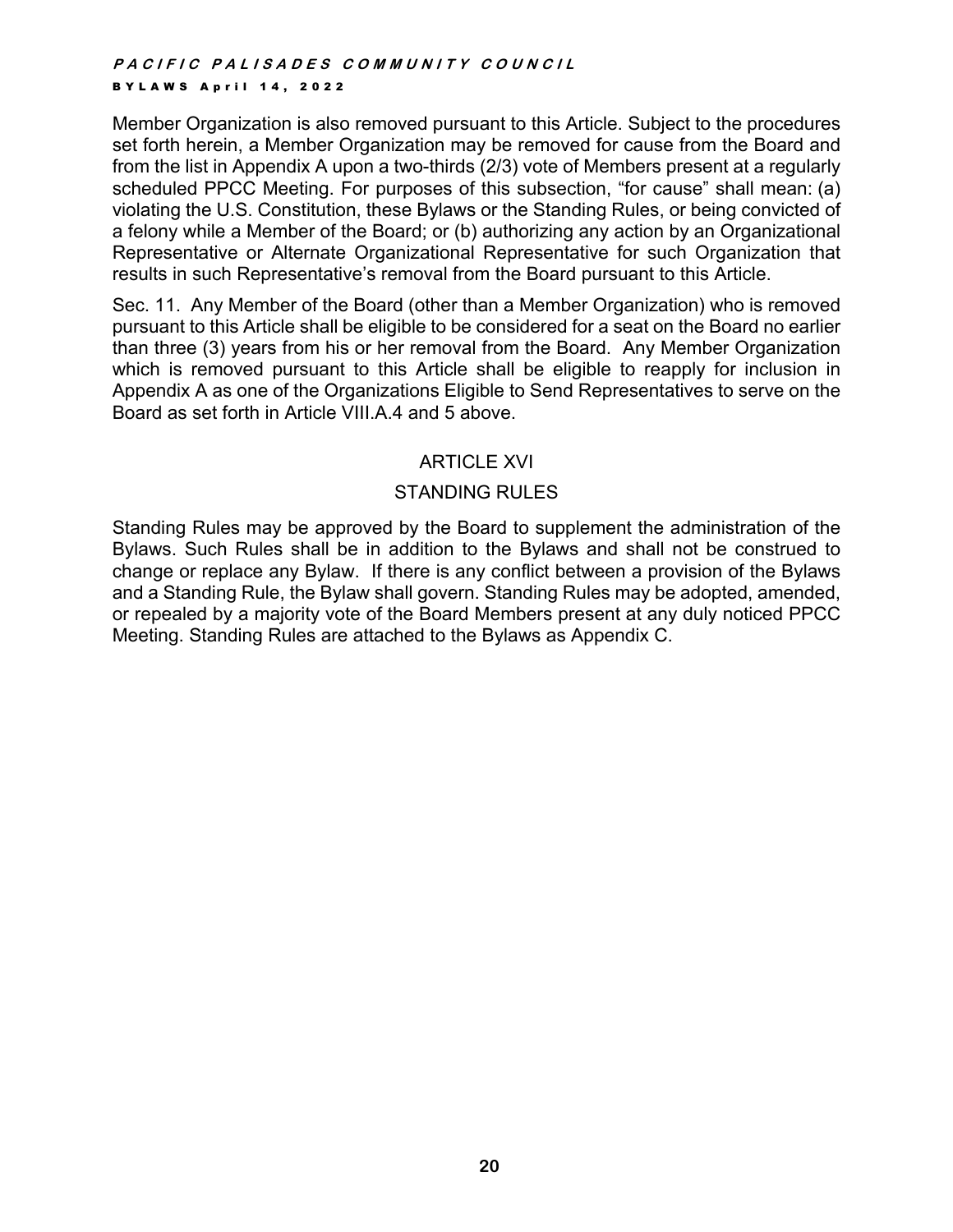# BYLAWS APPENDIX A

# ORGANIZATIONS ELIGIBLE TO SEND REPRESENTATIVES

- I. Business and Commerce:
	- 1. P.R.I.D.E.
	- 2. Chamber of Commerce
- II. Culture and Aesthetics:
	- 1. Friends of the Library
	- 2. Pacific Palisades Garden Club
	- 3. Palisades Beautiful
	- 4. Theatre Palisades
- III*.* Education: \*
	- PTA and/or Advisory Councils representing local schools:
	- A. Public
		- 1. Canyon Charter School
		- 2. Marquez Charter School
		- 3. Palisades Elementary Charter School
		- 4. Palisades Charter High School
		- 5. Paul Revere Charter Middle **School**
	- B. Private
		- 6. Corpus Christi School
		- 7. St. Matthew's Parish School
		- 8. Calvary Christian School
		- 9. Village School
	- 10. Seven Arrows Elementary **School**
	- 11. Westside Waldorf School

\*Representation from these categories shall alternate each year between the Public Schools and the Private Schools

IV. Historian:

Pacific Palisades Historical Society

- V. Civic Organizations:
	- 1. Civic League
	- 2. Resilient Palisades
- VI. Recreation:
	- 1. AYSO
	- 2. PPBA
	- 3. YMCA
- VII. Environment: Temescal Canyon Association
- VIII. Service Clubs:
	- 1. American Legion
	- 2. Optimist Club
	- 3. Pacific Palisades Woman's Club
	- 4. Rotary Club
- IX. Residents Association Pacific Palisades Residents Association

Note: In categories with more than one organization, the first organization in line in a given year serves in that year as the Member Organization representing that category and the next organization in line serves as the Alternate Member Organization, which rotates in turn to serve as the Member Organization in the following year.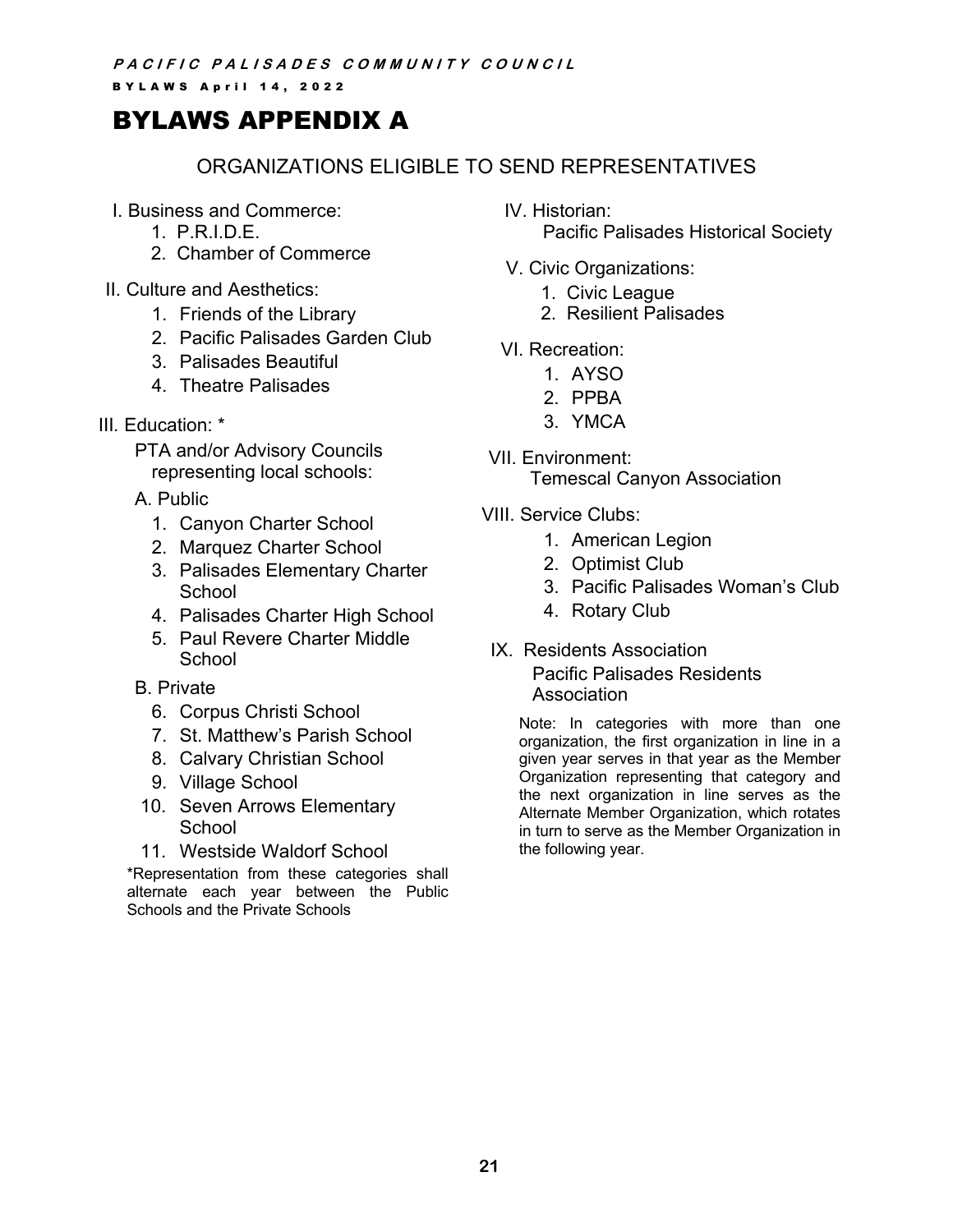**PACIFIC PALISADES COMMUNITY COUNCIL** 

**BYLAWS April 14, 2022** 

# BYLAWS APPENDIX B

# Area Representative Boundaries – Description and Maps

Note:

- 1. References to named boulevards, streets, roads, and trails ("Streets") include the associated addresses and the public Rights-of-Way and facilities along these roadways. Area boundaries defined by named Streets shall be determined by the center line of the Street except as otherwise provided.
- 2. The term "access to [street name]" means all streets, roads, and trails with direct or indirect access to the named street.
- 3. The bold faced headings for each area are summary information only. The detailed descriptions of the Area boundaries are contained in the numbered paragraph.
- 4. The term "Maps" means the Area Maps contained on the PPCC website, www.pacpalicc.org. In the case of a conflict between the Maps and the descriptions, the Maps will govern. The descriptions interpret the Maps.
- 5. Uninhabited State Park lands are assumed to be of interest to the adjoining Areas.

#### AREA 1 **Castellammare, Paseo Miramar, Pacific View Estates, Los Liones Park, the Self Realization Fellowship Temple, the Malibu Village mobile home park, and Sunset Boulevard from Pacific Coast Highway to Palisades Drive, including the following:**

- 1. Both sides of Sunset Boulevard from the ocean up to but excluding Palisades Drive and all road and trails with access to that portion of Sunset Boulevard, except the residential/commercial district and school located at the south end of Palisades Drive and Sunset Boulevard.
- 2. Surfview Drive and all streets, roads, and trails with access to Surfview Drive up to the Los Angeles City Limits to the west.
- 3. The northern boundary is Topanga State and Santa Ynez Canyon Parks. The southern boundary is the ocean.

# AREA 2 **The Highlands, including Palisades Drive, the Santa Ynez Reservoir, Santa Ynez Canyon Park, including the following:**

- 1. Palisades Drive and all streets and roads, including all residential, commercial, religious and educational facilities, with access to Palisades Drive.
- 2. The southern boundary is Sunset Blvd.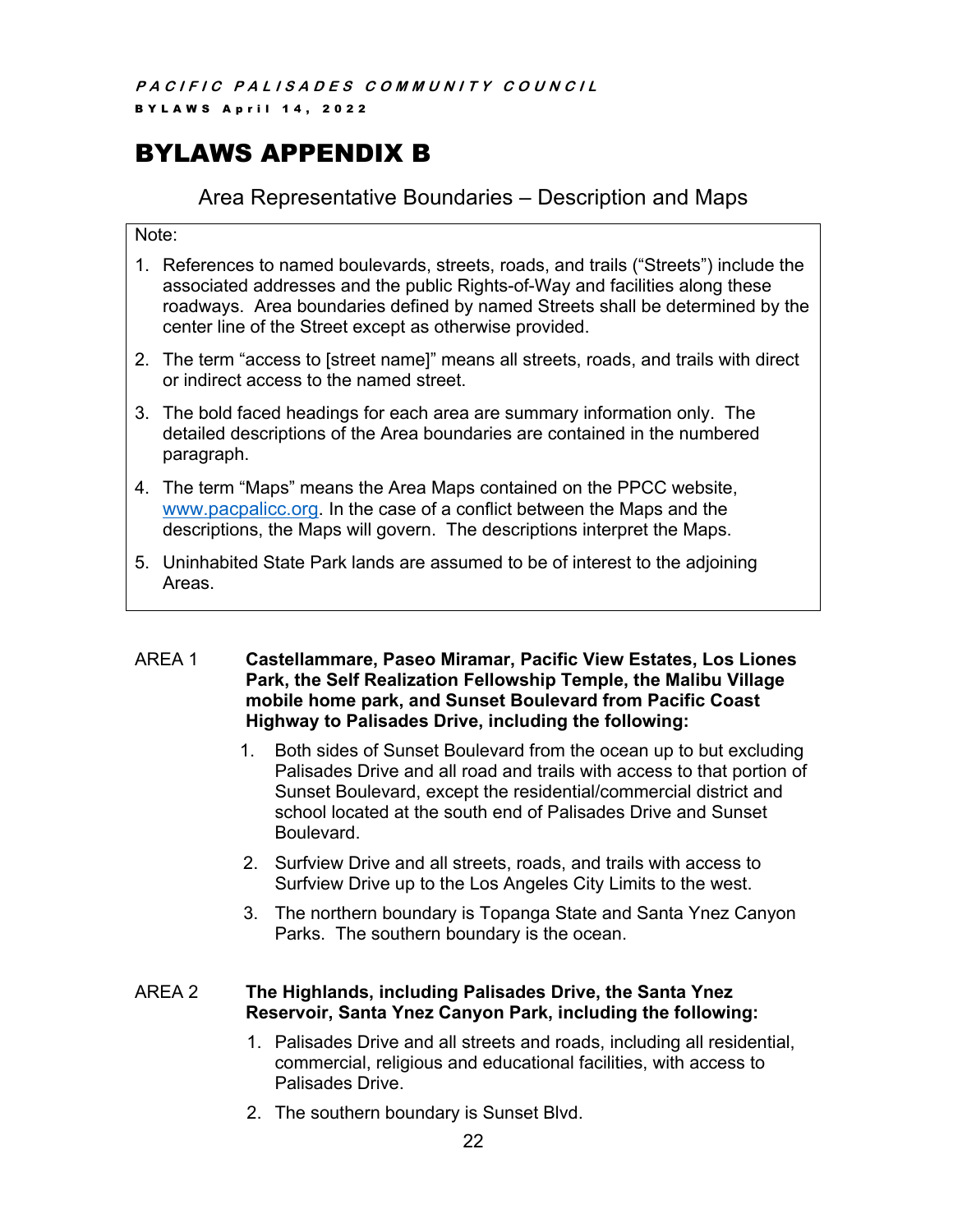# AREA 3 **Marquez Knolls and both sides of Sunset Boulevard from Palisades Drive to Bienveneda Avenue, Saint Matthew's School, and the Bel Air Bay Club, including the following:**

- 1. From Sunset Blvd. the western border is the eastern boundary of Area 2, north to 16882 Charmel Lane.
- 2. The northern boundary is the southern border of Topanga State Park.
- 3. The eastern boundary is the rear lot line of properties on the east side of Bienveneda and Shadow Mountain Drive., Via Anita and Via Cresta and thence westerly from 1479 Via Cresta to Bienveneda.
- 4. Both sides of Bienveneda Avenue south to Sunset Boulevard excluding Las Pulgas Road.
- 5. The eastern boundary south of Sunset Blvd. includes both sides of Baylor Street, and runs along Las Casas to the Pacific Ocean, not including houses on either side of Las Casas.
- AREA 4 **North and south of Sunset Boulevard from Bienveneda Avenue to Temescal Canyon Road, the Palisades Bowl and Tahitian Terrace mobile home parks at Pacific Coast Highway, Palisades Charter High School, and the westerly portion of Temescal Canyon Park, including the following:**
	- 1. The western boundary is the eastern boundary of Area 3 including both sides of Las Casas Ave., N. Grenola St. and N. Marquette St.
	- 2. The northern boundary is Topanga State Park.
	- 3. The eastern boundary is Temescal Canyon Trail and Temescal Canyon Road to the Pacific Ocean.

#### AREA 5 **North side of Sunset Boulevard from Temescal Canyon Road to Rivas Canyon Road and portions of Topanga State Park, including the following:**

- 1. The western boundary is Temescal Canyon Road north of Sunset Blvd. and Temescal Canyon Trail.
- 2. The northern boundary is Topanga State Park.
- 3. The eastern boundary is Will Rogers Rogers State Park continuing south to encompass all properties on Marinette Road and on the east side of Chautauqua Blvd., including Gallaudet Place to Sunset Blvd.
- 4. The southern boundary is Sunset Blvd. from upper Chautauqua to Temescal Canyon Road.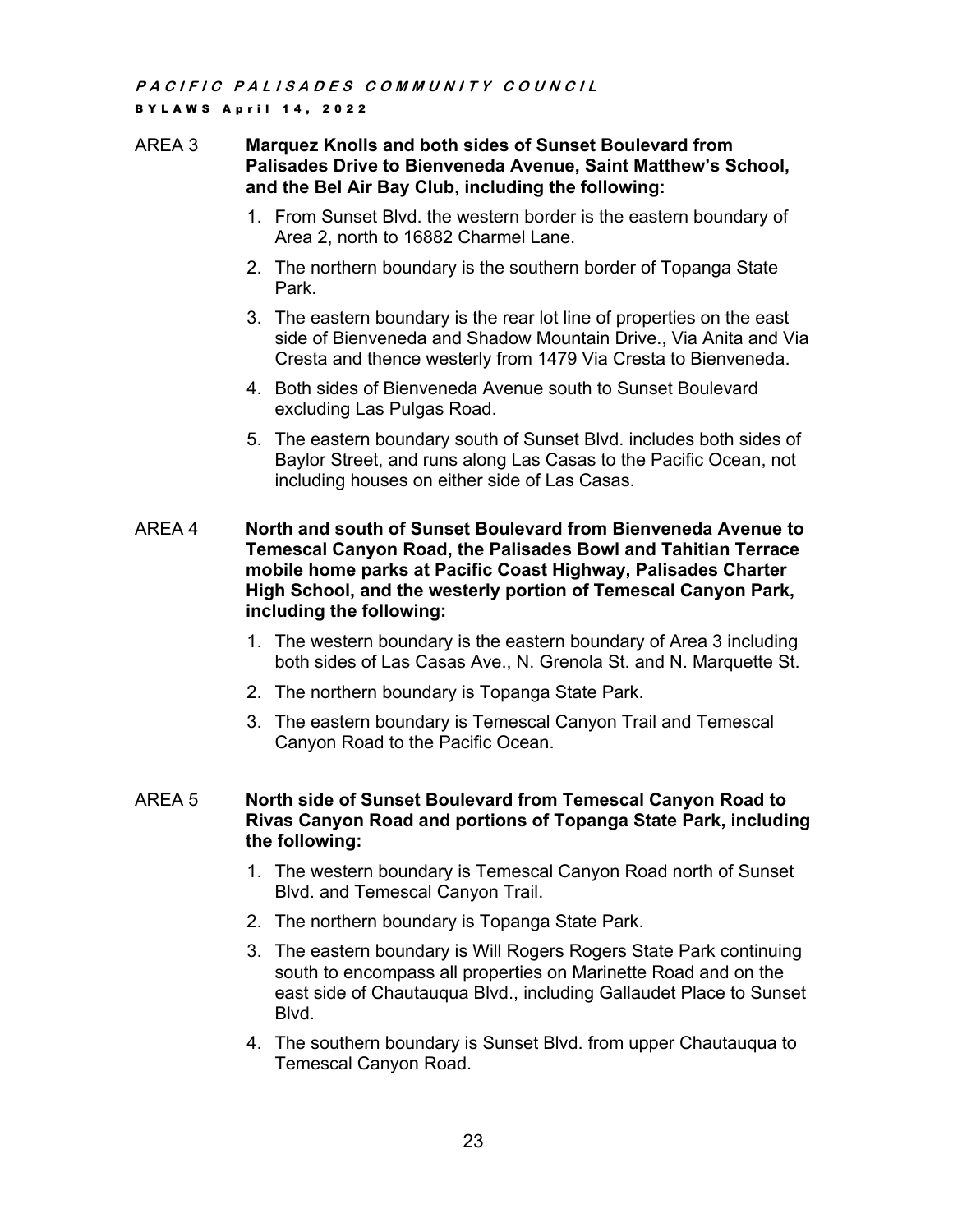#### AREA 6 **Temescal Canyon Road from the Pacific Ocean to Sunset Boulevard including the easterly portion of Temescal Canyon Park; east to the east side of Chautauqua Boulevard; Chautauqua Boulevard both sides south to the Vance/Corona del Mar Drive intersection; Chautauqua Boulevard to the Pacific Ocean. Includes the following:**

- 1. The western boundary is Temescal Canyon Road north from the Pacific Ocean to Sunset Boulevard.
- 2. The northern boundary is Sunset Boulevard east to Chautauqua including 692 Chautauqua Blvd.
- 3. The eastern boundary is all residences on the east side of Chautauqua Boulevard south to the Pacific Ocean including Vance Street.
- 4. The southern boundary is the Pacific Ocean.

#### AREA 7 **Santa Monica, Rustic and Lower Rivas Canyons, Rivas Canyon Park, Will Rogers State Park, and Rustic Canyon Recreation Center, including the following:**

- 1. The western boundary is the eastern boundaries of Areas 5 and 6.
- 2. The northern boundary is Topanga State Park. The eastern boundary is the western lot line of adjacent properties in the "Upper Riviera" area including all of Evans Road south to Sunset Blvd.
- 3. South on Sunset Blvd from Evans Road to the west side of Amalfi, continuing south on Amalfi, including Spoleto Dr. to 400 Amalfi Drive and returning north on Amalfi to 750 Napoli (excluding all residences on Spoleto, Amalfi from 400 Amalfi and on Spoleto) to the southwest corner of the Riviera Country Club.
- 4. Southeast along the southwest side of the Riviera Country Club to the boundary of the City of Santa Monica.
- 5. The eastern boundary is the City of Santa Monica.
- 6. The southern boundary is the Pacific Ocean.

#### AREA 8 **Riviera sections north and south of Sunset Boulevard up to Allenford Avenue, the Paul Revere School grounds, and the Riviera Country Club, including the following.**

- 1. The western boundary is the eastern boundary of Area 7 including all addresses on Amalfi above 399.
- 2. The northern boundary is Casale and Alta Mura (all both sides).
- 3. The eastern boundary is San Remo to 13316 Sunset Blvd.; Allenford (both sides including Paul Revere Middle School) to the Santa Monica boundary.
- 4. The southern boundary is Area 7.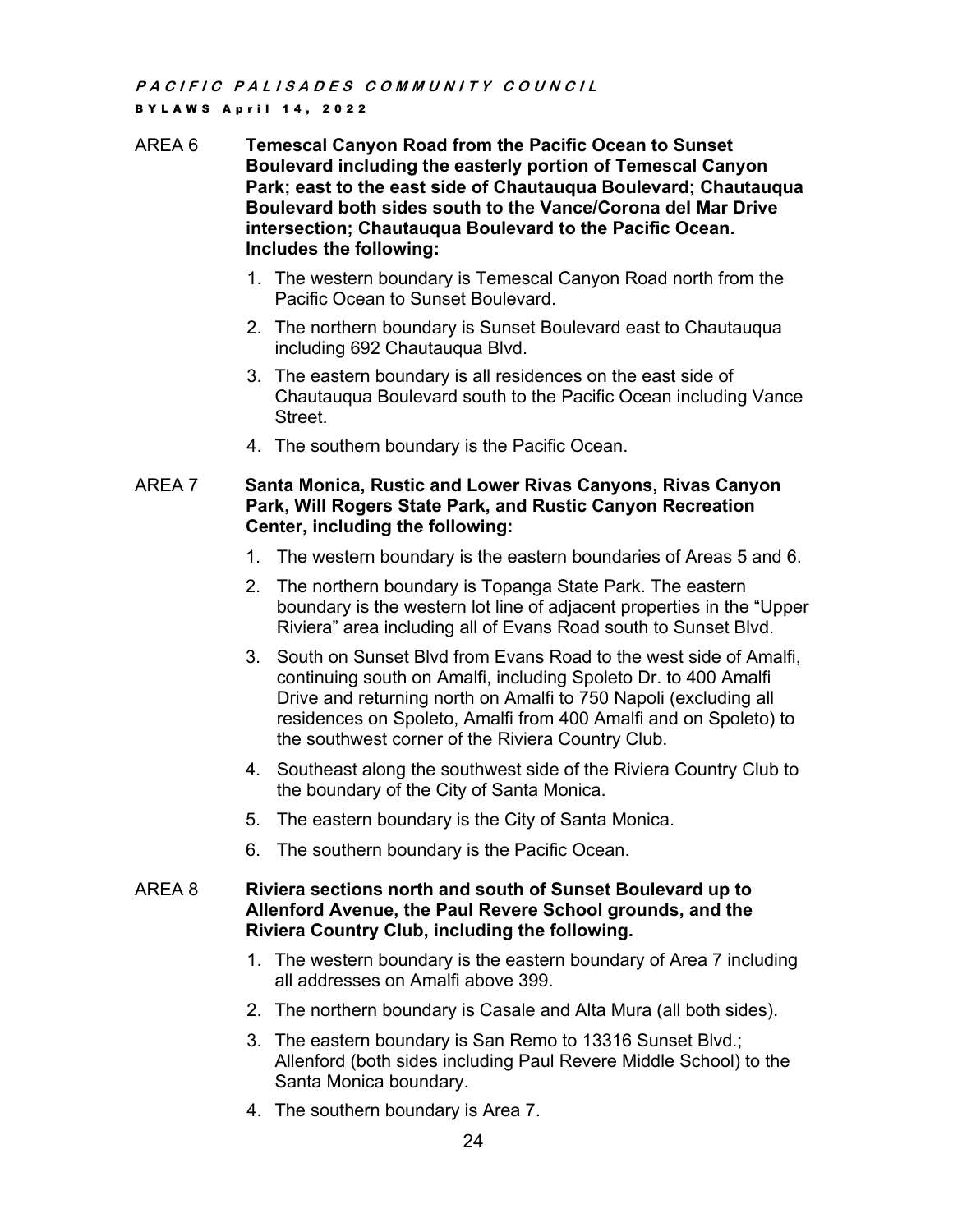# BYLAWS APPENDIX C.

# STANDING RULES

# PACIFIC PALISADES COMMUNITY COUNCIL

SR-I. At the beginning of each Meeting of the Board, the mission statement of the Community Council shall be read as set forth in Article II, Section 1 of the Bylaws.

SR-2. Any procedure not referred to in the Articles of Incorporation or the Bylaws for the conduct of meetings shall be governed by the current edition of Robert's Rules of Order endorsed by the National Association of Parliamentarians.

SR-3. Organizational Representatives from categories which consist of only one organization should give notice to their category and the Member Organization they represent by Sept. 1 of each year to select the Organizational Representative for the next fiscal year.

SR-4. Any organization or group may petition the Board to be included in a category set forth in Appendix A to the Bylaws.

SR-5. Check signing rule. The Treasurer shall file signature cards with financial institutions that contain the signatures of at least two officers of the Board, one of which shall be the Treasurer. Checks or withdrawals may be made with only one signature and shall only be for purposes authorized by the Board or the Executive Committee.

SR-6. Every new Member of the Board and PPCC Advisor shall review the Bylaws and Standing Rules. Prior to the commencement of each new Member's and Advisor's term in office, the Chair or the Chair's designee shall provide such Member and Advisor with a copy of the Bylaws and Standing Rules via personal or electronic delivery (as defined in subsection 3.E.2 of Attachment A), or shall advise such Member and Advisor in writing where the Bylaws and Standing Rules may be found on the PPCC website.

SR-7. A second Alternate may be elected at any time for an Area Representative or the At-large Representative. The procedures for election of Alternate Representatives set forth in Article VIII of the Bylaws shall be followed. A minimum of thirty (30)-days' public notice shall be given to persons eligible to represent the area. The second Alternate shall take office upon election by the Board and serve until the expiration of the term of the Elected Representative. The second Alternate shall have all the rights of the first Alternate and will vote in the absence of the Elected Representative and the first Alternate Representative. If the office of the Elected Representative becomes vacant for any reason, the first Alternate is "promoted" to Representative. If the office of the first Alternate becomes vacant for any reason, the second Alternate is "promoted" to first Alternate.

SR-8. Following Board approval of any amendments to the Bylaws (including Appendices A and B), Appendix C, Appendix D and Attachment A, the bylaws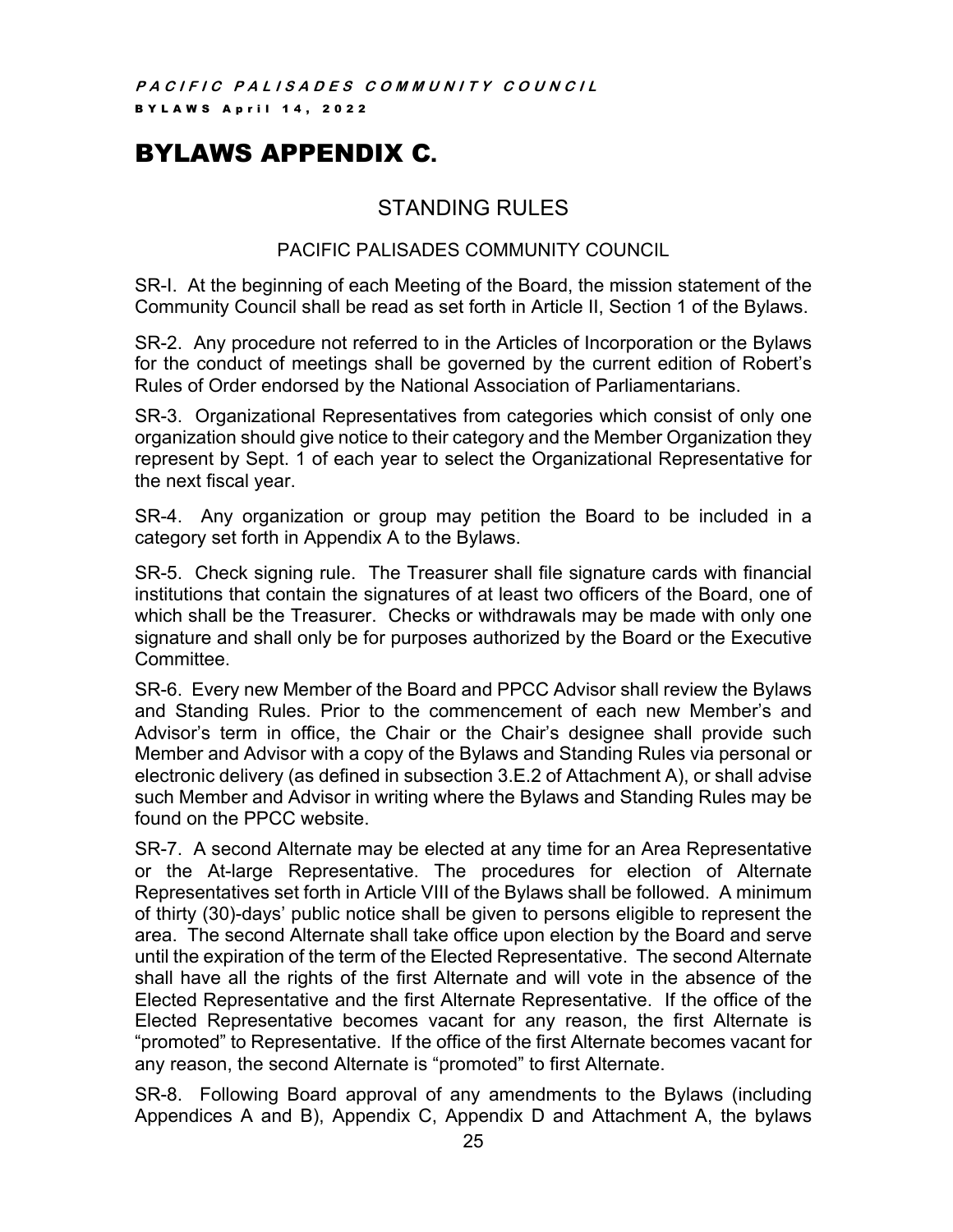# **PACIFIC PALISADES COMMUNITY COUNCIL**

#### **BYLAWS April 14, 2022**

committee duly appointed by the Chair may correct typographical errors and informalities discovered during conversion of the final draft, with approval of a majority of the entire Executive Committee.

#### SR-9. **CODE OF CONDUCT**

#### **BASIC TENETS**

Notwithstanding the definition of "Member" set forth in Article III of the Bylaws, this Standing Rule 9 shall apply to and the term "Board Members" as used herein shall include: all PPCC officers; all candidates for PPCC officers; the Chair Emeritus; all Member Organizations and Alternate Member Organizations; all Elected and Organizational Representatives and their Alternates; all PPCC Advisors; and all candidates for Elected Representative during the time period from adjournment of the July PPCC Meeting at which the names of candidates are announced and the public announcement of the election results as set forth in Attachment A to these Bylaws.

All Board Members should:

- 1. Demonstrate courtesy and respect to others while participating in PPCC related matters including meetings and public forums.
- 2. Prepare in advance of meetings and be familiar with issues on the agenda.
- 3. Serve as a model of leadership and civility to the community.
- 4. Inspire public confidence in the Pacific Palisades Community Council.

# **CODE OF CONDUCT**

All Board Members shall:

- 1. **Honor the role of the Chair in maintaining order.** It is the responsibility of the Chair (including committee chairs) to keep discussion on track during meetings. Board Members shall honor efforts by the Chair to focus discussion on the topic. Board Members, as well as the audience, shall only speak when called upon by the Chair and, except for the Chair, shall not interrupt someone who has been called upon by the Chair. However, this shall not preclude Board Members from interrupting to make a point of order.
- 2. **Practice civility, professionalism and decorum in discussion and debate.** Board Members shall not make belligerent, personal, threatening, impertinent, profane or disparaging comments or gestures nor use derogatory language about an individual's ethnicity, race, sexuality, age, disability or religion.
- 3. **Continue respectful behavior before and after PPCC Meetings.** The standard of civility set forth herein is required of Board Members at all times when engaging in discussion of PPCC matters wherever and whenever such discussions might take place.
- 4. Be welcoming, respectful and courteous to members of the public and speakers.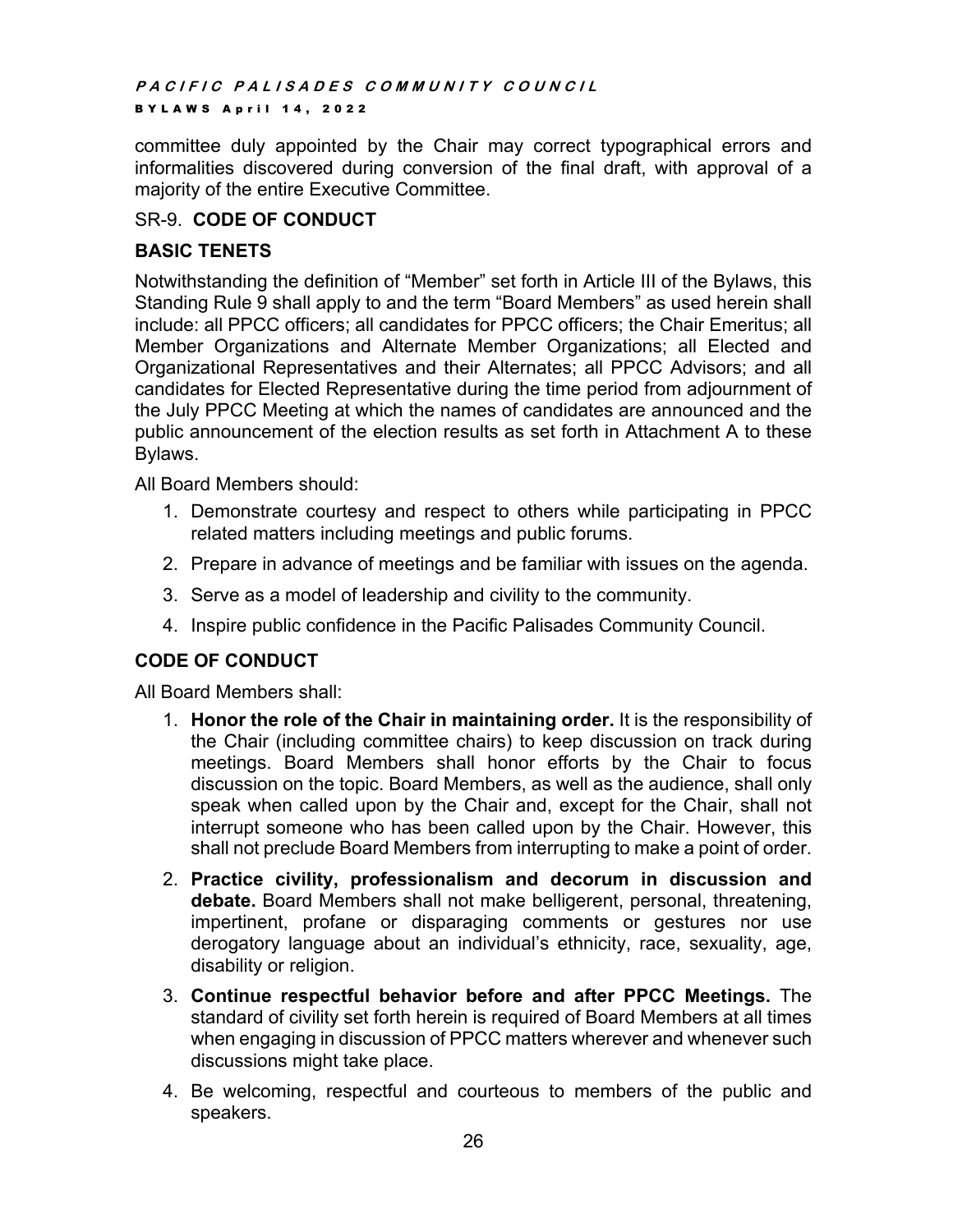5. At all times perform the duties of care and loyalty imposed on directors of a non-profit corporation under California law, including duties as a member of any committees of the Board upon which the Board Member may serve, in good faith, in a manner each such Board Member believes to be in the best interests of PPCC, and with such care, including reasonable inquiry, as an ordinarily prudent person in a like position would use under similar circumstances.

All Member Organizations and Alternate Member Organizations which are incorporated in California shall comply with all applicable sections of the California Corporations Code. All Member Organizations and Alternate Member Organizations shall comply with any and all applicable federal, state and local laws, codes or statutes that govern their formation and operation.

Board Members shall not engage in any fraudulent or dishonest act or gross abuse of authority or discretion that relates to affairs or activities of the PPCC or to any other matters that have been considered by the PPCC.

Board Members shall not solicit business at PPCC Meetings or by using the aggregate email distribution list of the PPCC, nor shall Board Members use their affiliation or position with PPCC in marketing or promotional materials or statements in connection with business solicitation or promotion of commercial enterprises.

# SR-10. **ATTENDANCE**

All Board Members should make every effort to attend all regularly scheduled PPCC Meetings.

SR-11. For purposes of these Bylaws and Attachment A hereto, an individual who operates a business shall mean either the owner of record of the business or the person who has primary responsibility for management of the day-to-day operations of the business (the Manager). If the owner of record of a business or of real property located in Pacific Palisades is a non-human entity, then the person who is the authorized representative of the owner of record, or the Manager in the case of a business, shall be deemed the individual who is eligible to become a candidate for the office of At-large Representative or vote in the election for Atlarge Representative.

SR-12. Prior to adjournment of the July PPCC Meeting at which the names of candidates for Elected Representative are announced pursuant to subsection 3.D.1 of Attachment A to these Bylaws, the Chair or the Chair's designee shall provide each such candidate with a copy of Standing Rule 9 (the Code of Conduct) and Attachment A via personal or electronic delivery (as defined in subsection 3.E.2 of Attachment A), or shall advise such candidate in writing where Standing Rule 9 and Attachment A may be found on the PPCC website. Any candidates for PPCC officers who are not current Board Members shall also be provided with Standing Rule 9 (the Code of Conduct) as set forth herein promptly after their nomination.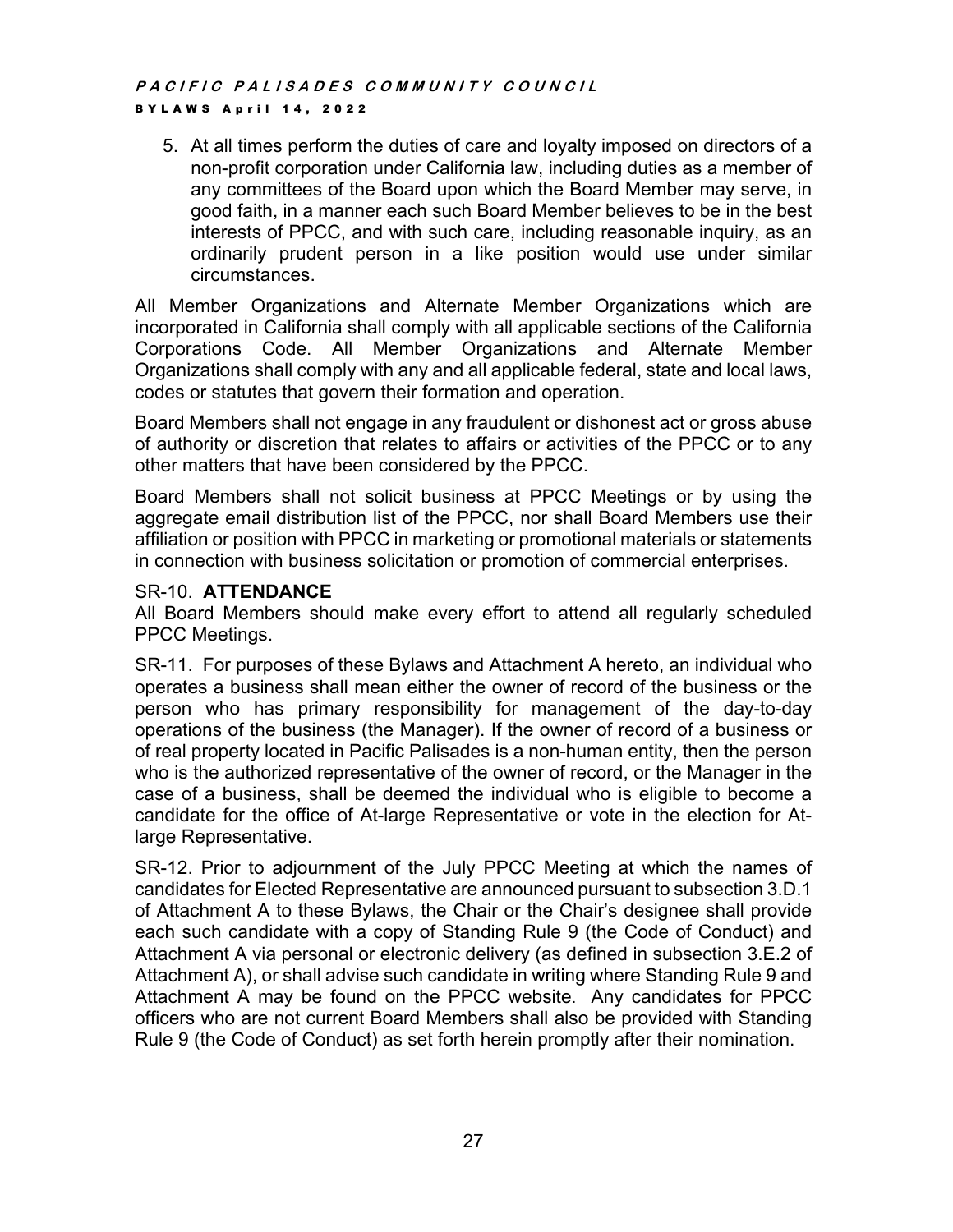# BYLAWS APPENDIX D.

[Note: Appendix D is included with the Bylaws for convenience only. This Appendix reflects Board policy that may be amended without the two-distribution requirement that applies to the actual Bylaws and Appendices A and B. Amendment of this Appendix shall be by two-thirds of the Board Members voting.]

# Pacific Palisades Community Council Guiding Principles:

The PPCC maintains that planning and zoning regulations, building codes, rules, restrictions, and ordinances have been established for the good of the community. They should be applied, upheld and enforced by the Zoning Administrator, Building and Safety, and other governing bodies with jurisdiction over the approval, execution, and enforcement processes.

When variances, variations, or exceptions are considered by governmental entities, PPCC's position is to support strict scrutiny and adherence to all legal measures which govern land use, structures, and vegetation. On a case-by-case basis the PPCC may support such requests if the proposed project positively affects health and safety, or is in the best interest of the neighborhood or the community in general. PPCC may take a formal position on an individual issue pertaining to variances, variations, or exceptions when requested to do so.

PPCC expects governing bodies to notify all affected parties of any proposed developments or requests for variances from codes and regulations as well as proposed, approved or pending changes to such regulations.

Adopted 01-12-06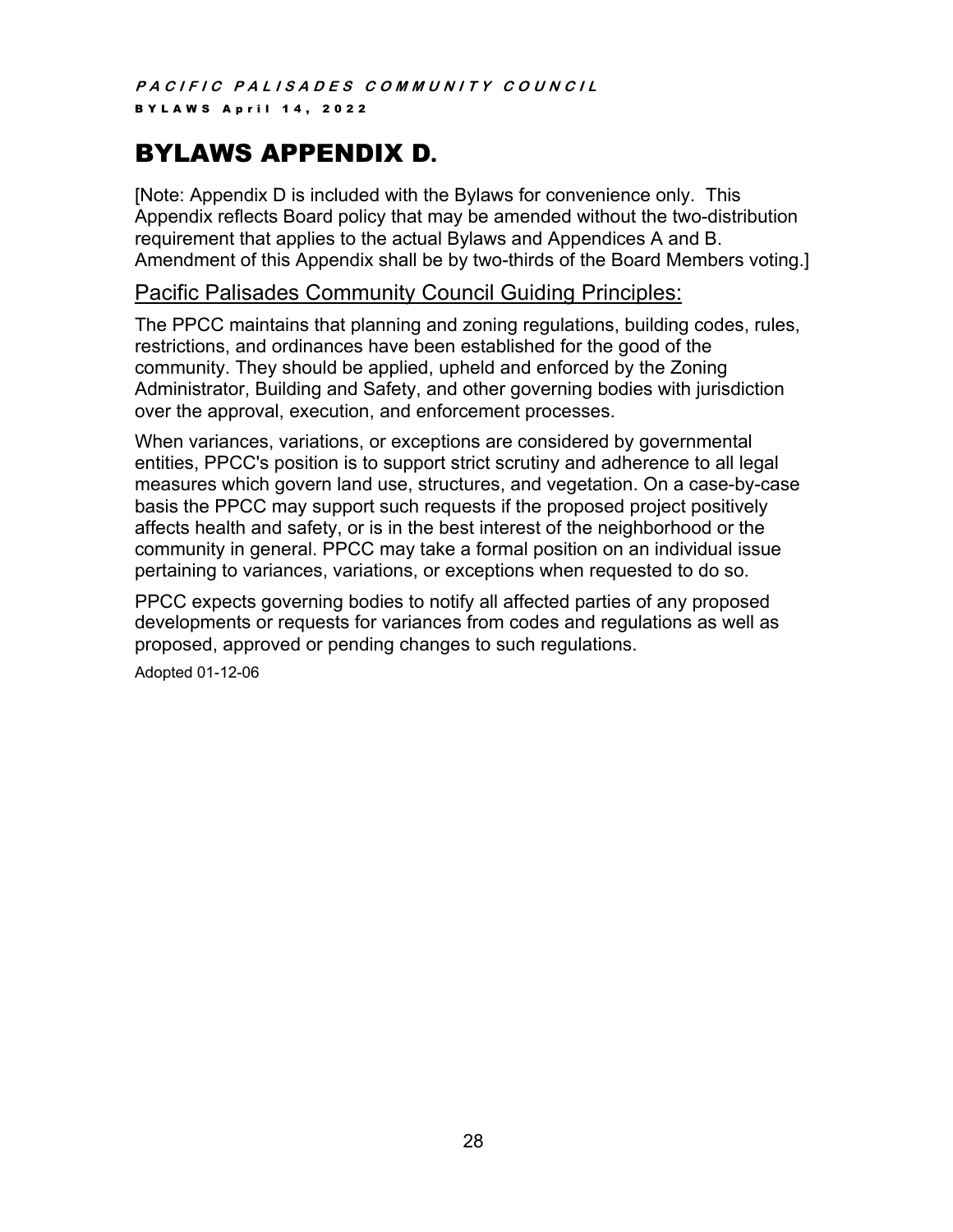# BYLAWS ATTACHMENT A

[Note: Attachment included with the Bylaws for convenience only. This Attachment reflects Board policy that may be amended without the twodistribution requirement that applies to the actual Bylaws and Appendices A and B. Amendment of this Attachment shall be by a majority of the Board Members voting.]

All candidates for Elected Representative shall comply with the PPCC Code of Conduct as set forth in the Standing Rules attached to the Bylaws and shall conduct campaigns in accordance with subsection 3.H.1 herein.

# **Election Procedure for Elected Representatives**

Sec. 1. Election Committee.

A. On or before the last PPCC Meeting in June, the Chair in coordination with the Chair-elect [person elected to serve as Chair for the term beginning July 1] shall appoint an Election Committee which shall consist of five persons selected by the Chair, none of whom shall be a candidate for Elected Representative and at least one of whom should be willing and able to supervise the electronic ballot function. After appointment, should a member of the Election Committee become a candidate for Elected Representative the Chair shall appoint another eligible person to replace that member.

B. The Committee shall be responsible for implementing and supervising the elections of the Elected Representatives as provided herein.

Sec. 2. Notice of Election Nominations.

A. No later than three (3) weeks prior to the date of the July PPCC Meeting, the Election Committee shall make public a Notice of Election Nominations which sets forth the offices up for election, the qualifications necessary for the offices, and the deadlines for submitting nominations. The Notice should also include persons who may be contacted for information on the elections. Notice to the candidates of the obligation, if elected, to immediately inform the Chair of a change in Principal Residence shall also be included.

B. In making public a Notice of Election Nominations, the Chair and Election Committee shall decide on appropriate means to notify as many Residents, owners of real property and operators of businesses in Pacific Palisades as reasonably feasible by using, for example, local newspapers, social media and PPCC email list.

Sec. 3. Nomination Process.

A. Dissemination of election procedures. Any incumbent, as well as any person indicating an interest in becoming a candidate, shall be directed to the PPCC website for a complete description of the PPCC Election Procedures.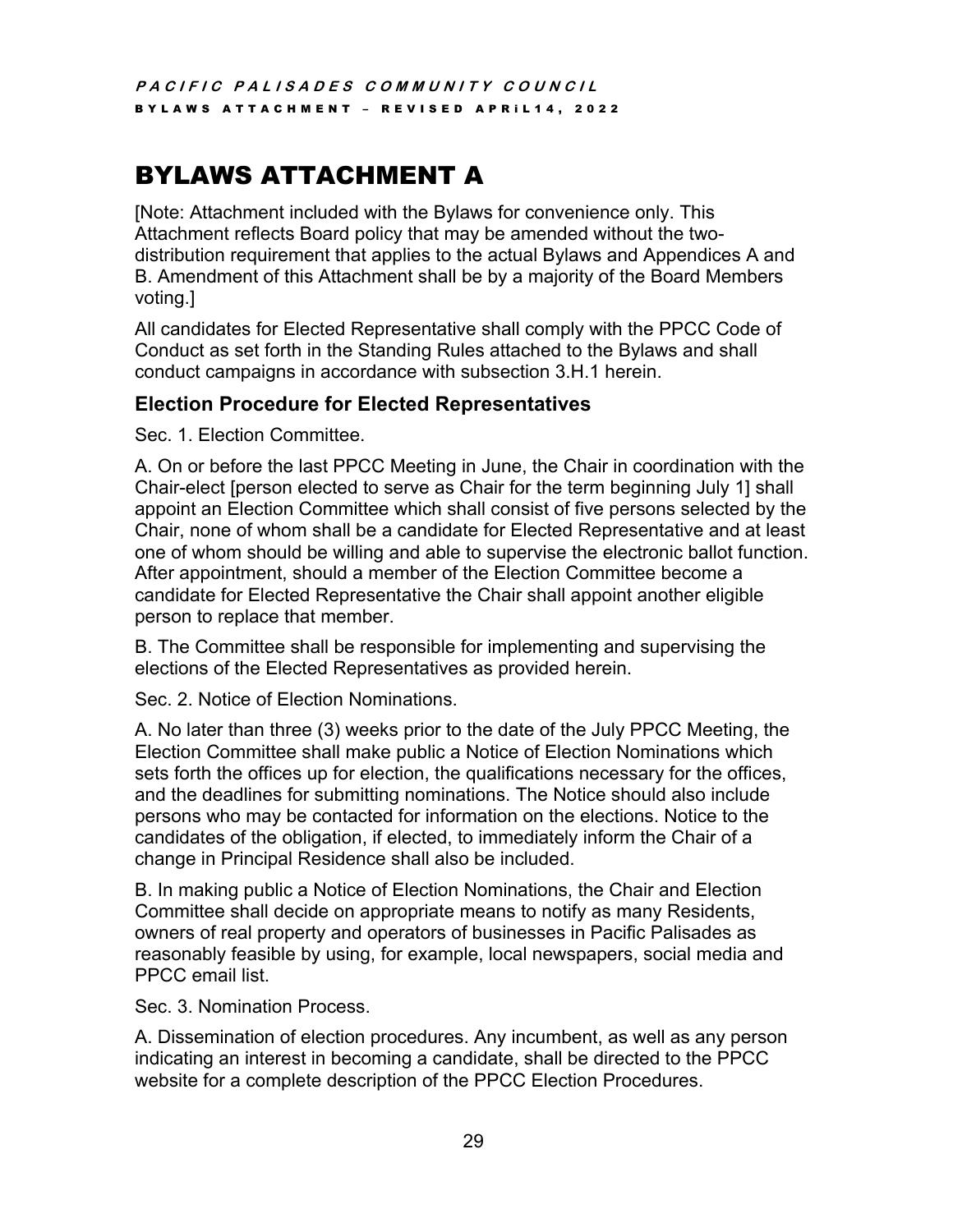# B. Boundaries.

1. The boundary for the At-large Representative is the Pacific Palisades Area shown on the Area Maps of Pacific Palisades, as contained on the PPCC website, www.pacpalicc.org, and further described in Appendix B to the Bylaws.

2. The boundary of each Area is shown on Area Maps of Pacific Palisades, as contained on the PPCC website, www.pacpalicc.org, and further described in Appendix B to the Bylaws.

C. Nomination Papers. Only the candidate can prepare the document submitting or withdrawing his/her own nomination.

# D. Filing Deadlines.

1. All candidates. Any candidate, including any incumbent running for reelection, must submit a Candidate's Application and Statement to the Chair no later than one hour before the scheduled start of the regularly scheduled July PPCC Meeting. The Chair shall announce the list of candidates at the July PPCC Meeting. If there is a person whose name has not been announced who it is believed has erroneously been left off the list of candidates, that person or someone designated by that person must be present at that July PPCC Meeting with that Candidate's Application and Statement and must submit the Statement to the Chair, along with proof that such Statement had previously been timely submitted, immediately following the announcement of the list of candidates. That person shall then be added to the list of candidates if otherwise qualified.

2. Additional requirement for incumbent. No later than one hour before the scheduled start of the last PPCC Meeting in June, incumbent Elected Representatives must notify the Chair in writing whether or not they will run for reelection. At the last PPCC Meeting in June, the Chair shall announce the names of the incumbents who are running for reelection. If the Chair is not notified in writing by one hour before the scheduled start of that meeting, the incumbent will be deemed conclusively not to be running.

E. Notice Procedure. Any notification or statement required by this nomination process:

1. shall be given by personal delivery to the Chair by the deadlines set forth in subsections 3.D.1 and 2 above, as applicable, or

2. shall be sent by electronic delivery to the Chair by the deadlines set forth in subsections 3.D.1 and 2 above, as applicable. Electronic delivery shall mean individual delivery to the Chair by any available electronic means of communication, including email and text messaging. Delivery by email shall be to info@pacpalicc.org or such other email address as the Chair designates; delivery by text message or any other electronic means shall be to such phone number or other electronic address as the Chair designates.

F. Withdrawal of Nomination. Any candidate who decides to withdraw shall promptly notify the Chair in writing of that decision. Such notice shall be given in writing to the Chair by personal or electronic delivery as defined in subsections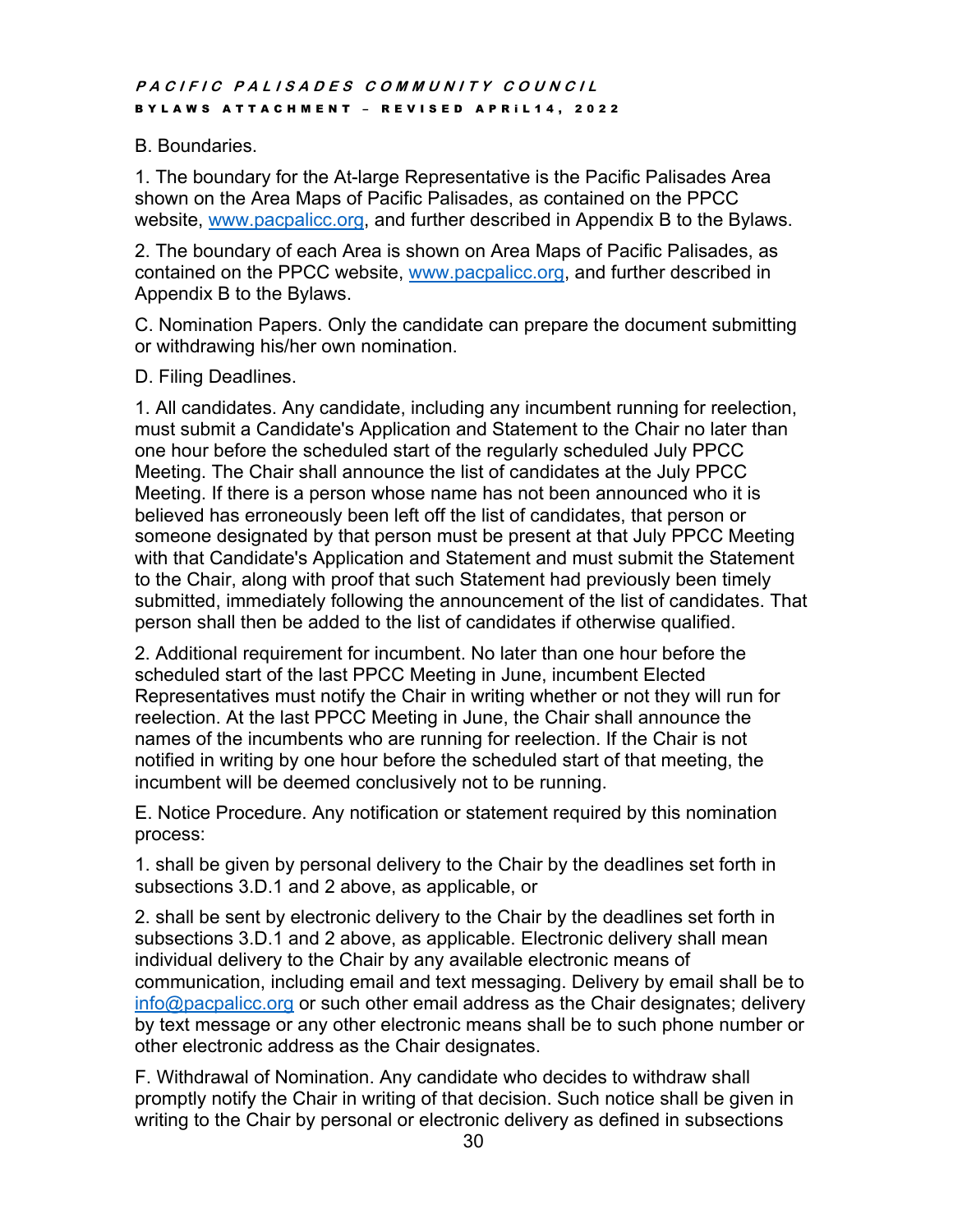3.E.1 and 2 above. The Chair shall publicly announce any such withdrawal at the next regularly scheduled PPCC Meeting after the withdrawal and if practicable by using local newspapers, social media and PPCC email list. Votes for candidates who withdraw shall not be counted.

G. Candidate Application and Statement. Each Candidate's Application and Statement shall include, but not be limited to, the following:

1. In the case of a candidate for Area Representative,

a) Number of years as a Resident.

b) Number of years as a Resident in the area for which the candidate is seeking election.

c) Number of years at current Principal Residence and that address.

2. In the case of a candidate for At-large Representative, the current Principal Residence address, business street address or address of real property owned in Pacific Palisades, as applicable, and number of years at that address.

3. The candidate's email address and, if available, any campaign website address (optional); candidates may also submit campaign website addresses to the Chair by personal or electronic delivery as defined in subsections 3.E.1 and 2 above no later than 2pm on the day after the July PPCC Meeting.

4. Position on issues the candidate believes are of importance to the Community or to the candidate's area. Maximum of 200 words. If a Statement is over 200 words, it will be edited by the Chair or the Chair's designee. Email and (optional) campaign website addresses shall not count toward the 200-word maximum.

5. Candidate Statements, email addresses and timely-received (optional) campaign website addresses shall be published on the PPCC website and also may be published if practicable in local newspapers or other news media.

H. Campaigns.

1. Commencement and Conduct. Candidates shall not commence campaigning until after the July PPCC Meeting is adjourned. Campaigns shall be conducted in accordance with the PPCC Code of Conduct. Candidates shall not provide, and shall instruct any surrogates not to provide, direct links to the electronic ballot on the PPCC website from any platform maintained by them, including campaign websites, social media and email accounts or other campaign materials. Candidates may otherwise provide links to the PPCC main website address in campaign materials.

2. Campaign Violation.

A. Before the public release of the election results as set forth in subsection 7.D below, should a complaint be made concerning an alleged campaign violation by a candidate, the Election Committee shall determine, after hearing from the accused candidate and duly considering all relevant facts, whether a violation of subsection 3.H.1 above occurred. With the concurrence of the Executive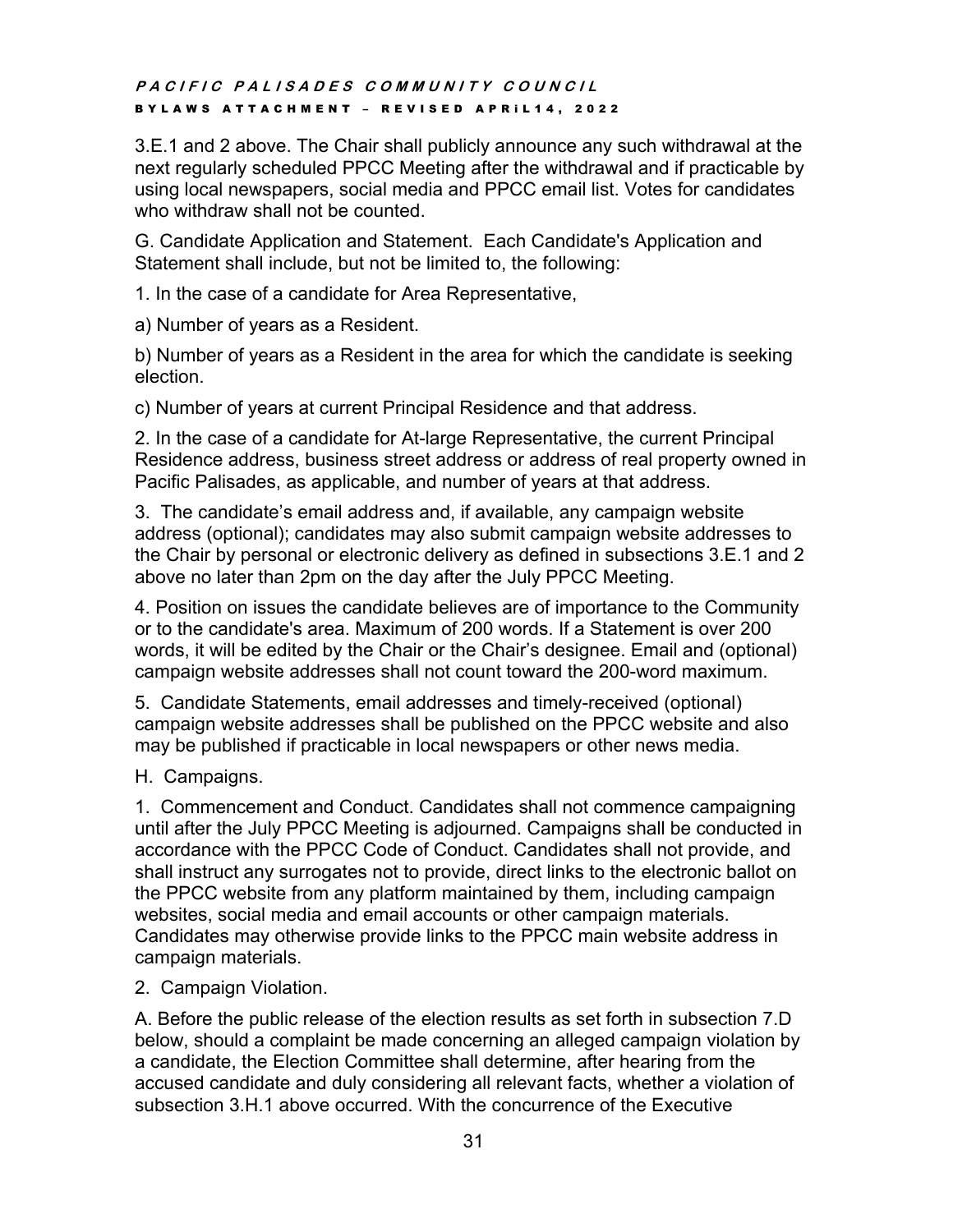Committee, the Election Committee may impose discipline for any such violation, up to and including public reprimand, disqualification of candidacy and removal from the list of candidates on the PPCC website and/or the ballot. Proceedings under this subsection shall be kept confidential, except as follows: 1) if the complaint has been made publicly the Election Committee's decision shall be publicly announced; 2) the reasons for any decision to impose public discipline shall be publicly announced.

B. After the public release of the election results, the provisions of Article XV of the Bylaws shall govern any complaint not previously made to or considered by the Election Committee concerning an alleged campaign violation by a candidate who was elected as an Area or At-large Representative. The provisions of Article XV shall also govern if new evidence arises of an alleged campaign violation that was raised in a complaint previously made to or considered by the Election Committee.

Sec. 4. Electronic Ballot Preparation and Distribution.

A. Ballot Preparation.

1. Candidate Information. The ballot shall include the names of each candidate for Elected Representative and a link to the Candidates' Statements. The candidates for the At-large Representative should be listed separately following the list of Area Representative candidates.

2. Voter Instructions.

a) The ballot shall include a "Statement of Eligibility To Vote for the At-large Candidate" with the following places to check:

Statement of Eligibility To Vote for the At-large Candidate. Check Only One

Pacific Palisades Principal Residence located at [street address]:

Owner of real property in the Pacific Palisades located at [street address]: \_\_\_\_\_\_\_\_\_\_\_\_\_\_\_\_\_\_\_\_\_\_\_\_\_\_\_\_\_\_\_\_\_\_\_\_\_\_\_\_\_\_\_\_\_\_\_\_\_\_\_\_\_\_\_\_\_\_\_

\_\_\_\_\_\_\_\_\_\_\_\_\_\_\_\_\_\_\_\_\_\_\_\_\_\_\_\_\_\_\_\_\_\_\_\_\_\_\_\_\_\_\_\_\_\_\_\_\_\_\_\_\_\_\_\_\_\_\_

Operator of a business in the Pacific Palisades located at [street address]:  $\mathcal{L}_\text{max}$  , and the contribution of the contribution of the contribution of the contribution of the contribution of the contribution of the contribution of the contribution of the contribution of the contribution of t

Electronic Signature **Electronic Signature Electronic Signature Electronic Signature** 

b) The ballot shall allow eligible voters to vote for both the At-large Representative and Area Representative in the area in which they reside, or to vote only for Area Representative and not the At-large Representative, or the reverse, at the option of each voter.

c) The ballot shall inform voters of the grounds for disqualification of ballots or votes and shall instruct voters that votes cast for more than one candidate for an office shall be disqualified, as set forth in subsection 7.B.2(f) below.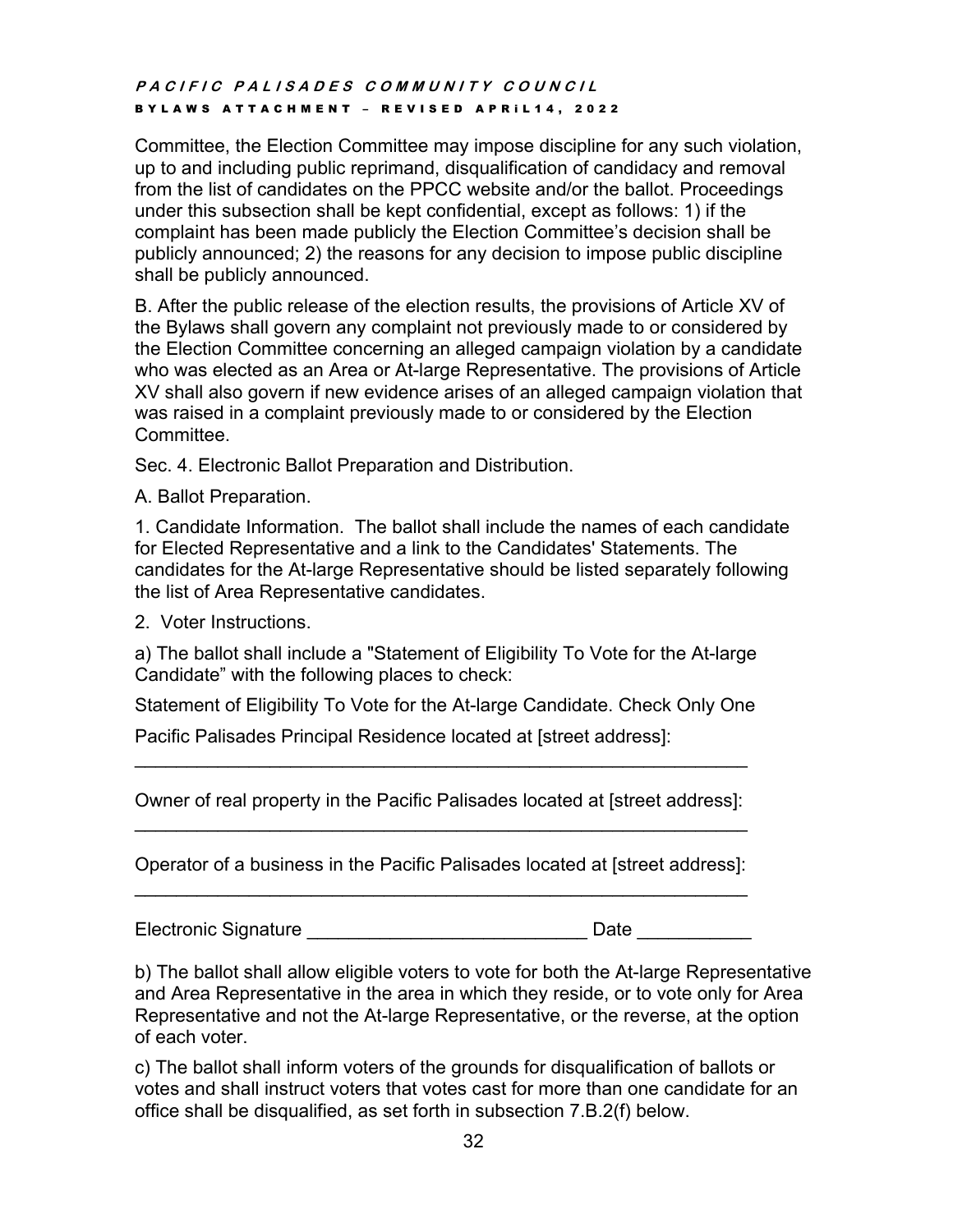#### B. Ballot Distribution.

1. Notice. On or before publication of the link to the electronic ballot and commencement of voting as set forth in subsection 4.B.2 below, the Election Committee shall prepare a Notice of Ballot Availability listing all the candidates and stating:

a) that the ballot may be accessed electronically on the PPCC website, the PPCC website address, and the day that voting may commence on the PPCC website;

b) the last day that ballots may be electronically cast;

c) information on how an individual eligible voter may obtain assistance if needed with the electronic ballot;

d) whether a candidates' forum will be held as set forth in Sec. 6 below, when and where it will be held and other relevant information about any such forum; and

e) such other information as may be useful.

The Notice of Ballot Availability will be distributed in the same manner as set forth herein for the Notice of Election Nominations.

2. Distribution. A link to the electronic ballot shall be published on the PPCC website and voting shall commence eight (8) days after the August PPCC Meeting. The Election Committee shall take reasonable steps to assist any individual eligible voter who is unable to access the electronic ballot and requests assistance in doing so.

Sec. 5. Voting Process.

A. Eligibility to Vote. Any individual 18 years of age or over on the deadline for ballot submission is eligible to vote, subject to the additional requirements of A.1. and A.2., below.

1. Area Representatives. Only Residents may vote and there shall be only one vote per Resident.

2. At-large Representative. Any individual who is a Resident of, owns real property in, or operates a business with a street address in Pacific Palisades is eligible to vote for the At-large Representative.

B. Casting of Ballots. Voting shall be by electronic ballot accessed solely on the PPCC website.

C. Deadline. The deadline for submission of all ballots shall be two weeks after commencement of voting. Electronic ballots must be submitted as instructed on the PPCC website.

1. There shall be no write-in candidates.

2. If there is only one candidate for an Elected Representative office, the name of that person shall still appear on the ballot.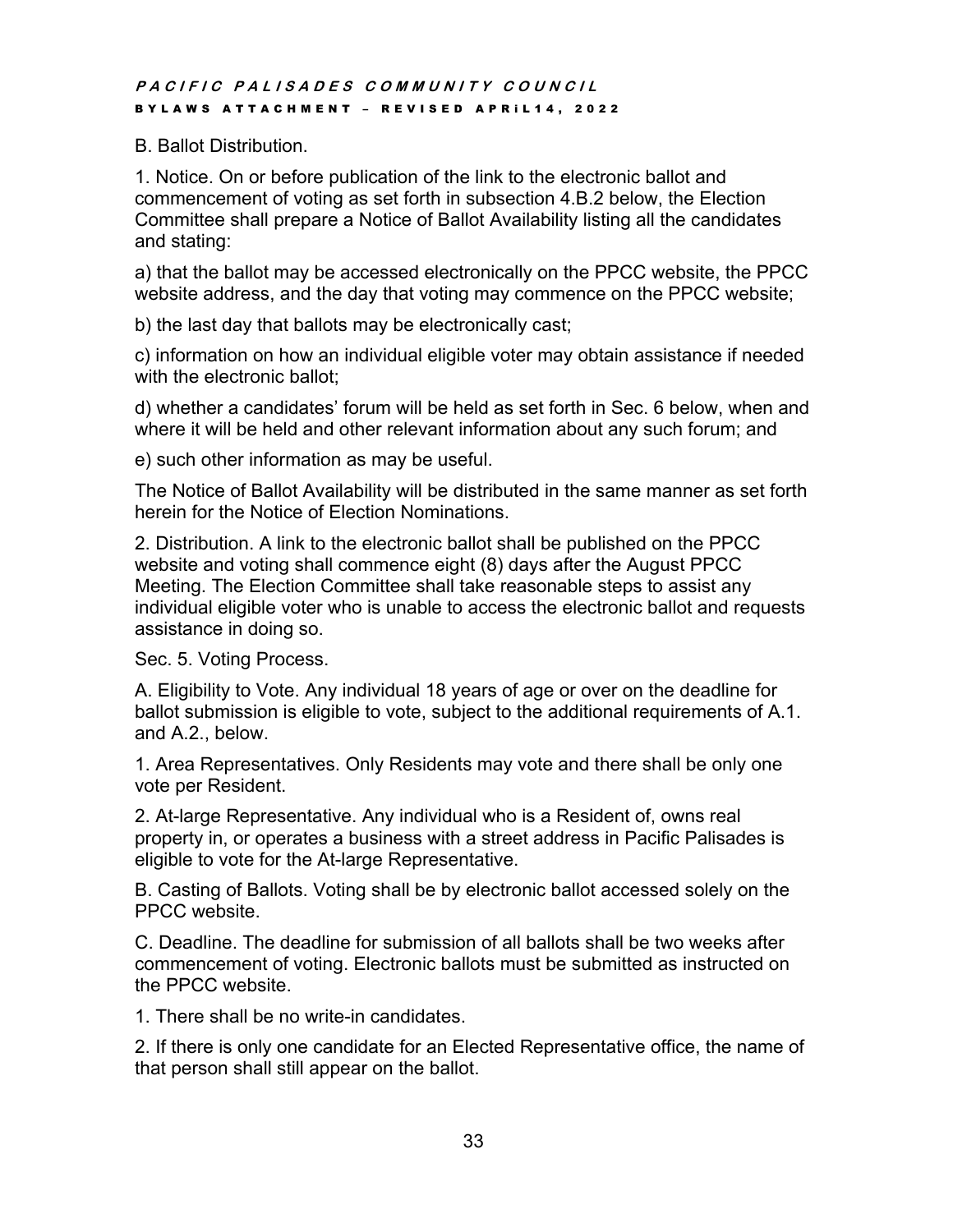Sec. 6. Candidates' Forum. If there are two or more candidates for an Elected Representative office, a candidates' forum shall be held at the August PPCC Meeting. All candidates shall be invited and encouraged to attend and participate in the forum, whether or not in contested races. The Election Committee, in coordination with the Chair, shall manage the conduct of the forum and determine the applicable rules and procedures. Subject to timing considerations, eligible voters shall be allowed to ask relevant questions of the candidates, either in writing or orally as determined by the Election Committee. The PPCC Code of Conduct shall apply to all participants in the forum, including the candidates, PPCC Board Members and audience members.

Sec. 7. Counting Process.

A. Opening of ballots. The ballots shall be opened in the presence of the Election Committee in sufficient time after the last ballot deadline to allow announcement of the election results as set forth in subsection 7.D below.

- B. Disqualification of a vote or a ballot.
- 1. Grounds for disqualification of a ballot. Ballots shall be disqualified if:
- a) The voter's eligibility cannot be determined.
- b) The ballot is not timely returned.
- c) A ballot other than the ballot supplied by the Board is returned.
- d) A ballot is incomplete or contains false information.
- 2. Grounds for disqualification of a vote.

a) A vote for an Area Representative shall be disqualified if the voter has voted for both an Area Representative and an At-large Representative but is only eligible to vote for the At-large Representative.

b) A vote for an Area Representative shall be disqualified if the voter has voted for a candidate in an area that is not the voter's area of Principal Residence.

c) In contested elections involving three or more candidates, a vote for an Area Representative shall be disqualified if the voter votes for more than one candidate for Area Representative in his or her area without ranking his or her preferences for instant runoff.

d) A vote for the At-large Representative shall be disqualified if the Statement of Eligibility is not completed or is not signed or contains false information.

e) In contested elections involving three or more candidates, a vote for At-large Representative shall be disqualified if the voter has voted for more than one candidate for At-large Representative without ranking his or her preferences for instant runoff.

f) If the Election Committee determines that a voter has cast a vote for more than one candidate for a particular office (other than in contested elections in which the voter has ranked preferences for instant runoff), those votes shall be disqualified.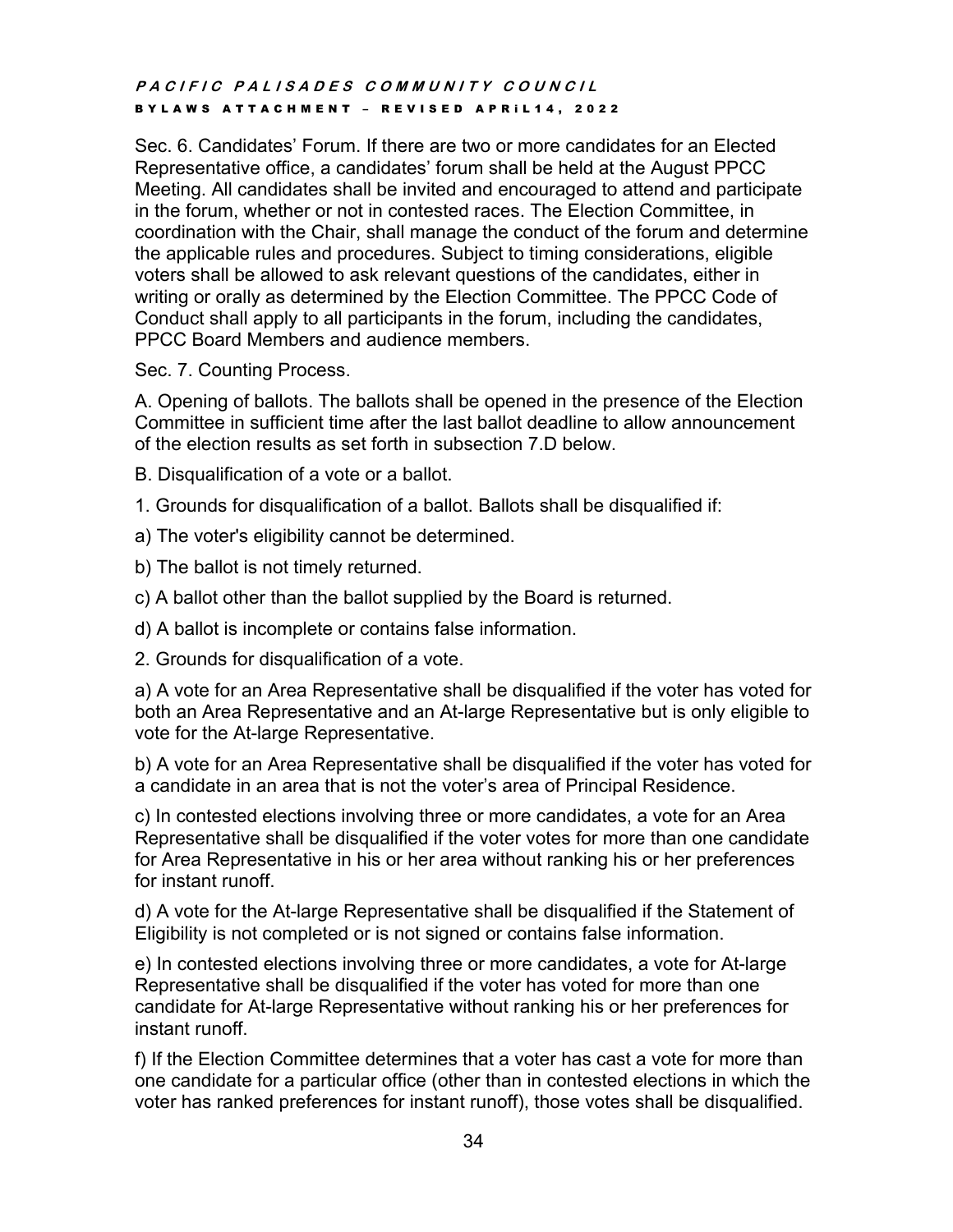If a ballot is cast for candidates from multiple areas, only the vote cast for the correct area shall be counted.

3. Decision. A majority of the members of the Election Committee present during the counting of ballots must agree for a ballot, or a portion thereof, to be disqualified.

C. Counting.

1. The votes in contested elections shall be counted twice, with at least two persons participating in each tabulation.

2. If a voter votes for candidates in more than one area, only the vote for a candidate in the voter's area shall be counted.

3. In contested elections involving two candidates, should the candidates tie the winner shall be determined by a coin flip publicly conducted by the Election Committee at the first PPCC Meeting in September in the presence of the tied candidates or their designees. The Election Committee shall decide who flips the coin. The candidate whose last name or if necessary first name occurs last alphabetically shall call the coin flip.

4. The instant runoff voting procedure shall be used for contested elections involving three or more candidates. The ballot shall provide for each voter to indicate the voter's runoff choices by ranking candidates in order of preference, i.e., 1,2,3. If no candidate is the first choice of at least half of the voters, a runoff count shall be conducted. The counting of ballots simulates a series of runoff elections, eliminating the candidates from the bottom who have the least support. In each round, every voter's ballot counts as a single vote for his or her topranked candidate who is still in the running, as indicated on that voter's ballot. Candidates with the least support or who have withdrawn are eliminated. Counting continues until there are just two candidates remaining. A majority elects the finalist with the highest number of votes. Should the finalists tie the winner shall be determined by a coin flip publicly conducted by the Election Committee at the first PPCC Meeting in September in the presence of the tied finalists or their designees. The Election Committee shall decide who flips the coin. The candidate whose last name or if necessary first name occurs last alphabetically shall call the coin flip.

# D. Results.

The names of the Area and At-large Representative candidates who have been elected and the number of votes received by each shall be released first to each candidate and then, no later than the first PPCC Meeting in September, to the public.

E. Preservation of ballots. Ballots shall be preserved until the close of the second meeting following the release of the election results unless a challenge by a candidate to the results is pending.